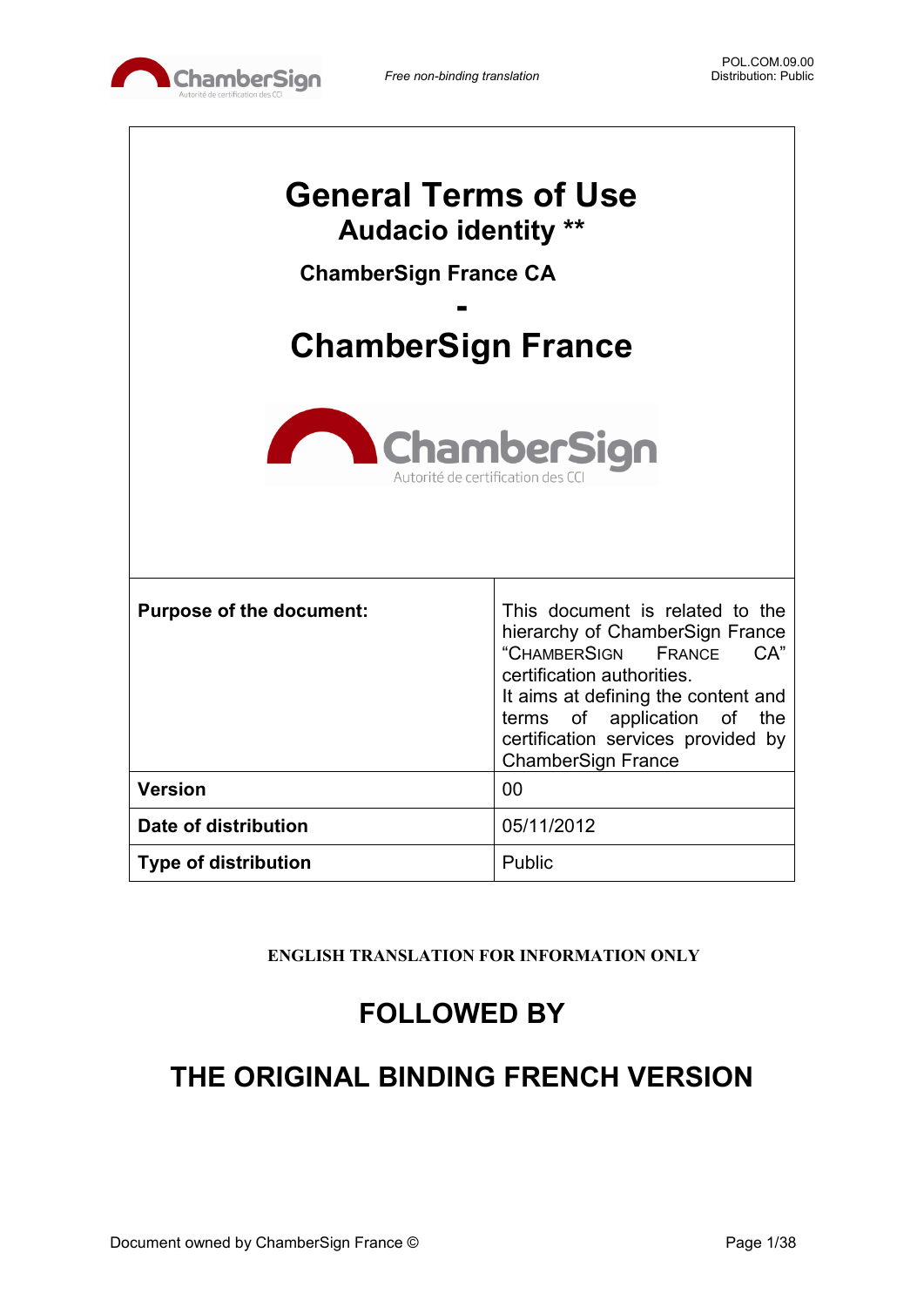

#### **CONTENTS**

#### **ENGLISH TRANSLATION FOR INFORMATION ONLY**

| 1.                                                   | <b>INTRODUCTION</b>                                                                                                                                                                                                                                                                | $\overline{4}$                                                         |
|------------------------------------------------------|------------------------------------------------------------------------------------------------------------------------------------------------------------------------------------------------------------------------------------------------------------------------------------|------------------------------------------------------------------------|
| 2.                                                   | <b>DEFINITIONS</b>                                                                                                                                                                                                                                                                 | $\overline{4}$                                                         |
| 3.                                                   | <b>PURPOSE</b>                                                                                                                                                                                                                                                                     | 6                                                                      |
| 4.                                                   | <b>TERM - APPLICATION</b>                                                                                                                                                                                                                                                          | 6                                                                      |
| 5.                                                   | <b>REQUESTS FOR CERTIFICATES AND RENEWAL</b>                                                                                                                                                                                                                                       | $\overline{7}$                                                         |
| 5.1<br>5.2<br>5.3<br>5.4<br>5.5<br>5.6<br>5.7<br>5.8 | <b>REGISTRATION OF CERTIFICATE APPLICATION FILES</b><br><b>VERIFICATION OF THE REQUEST</b><br><b>REJECTION OF THE REQUEST</b><br><b>ISSUANCE OF THE CERTIFICATE</b><br><b>ACCEPTANCE OF THE CERTIFICATE</b><br><b>ASSISTANCE</b><br><b>RENEWAL</b><br>AMENDMENT OF THE CERTIFICATE | 7<br>$\overline{7}$<br>$\overline{7}$<br>8<br>8<br>$\,$ $\,$<br>9<br>9 |
| 6.                                                   | <b>CONDITIONS FOR USING CERTIFICATES AND RESTRICTIONS</b>                                                                                                                                                                                                                          | $\boldsymbol{9}$                                                       |
| 7.                                                   | <b>CERTIFICATE VERIFICATION PROCEDURE</b>                                                                                                                                                                                                                                          | 9                                                                      |
| 8.                                                   | <b>REVOCATION OF THE CERTIFICATE</b>                                                                                                                                                                                                                                               | 10                                                                     |
| 9.                                                   | <b>CHAMBERSIGN'S OBLIGATIONS</b>                                                                                                                                                                                                                                                   | 10                                                                     |
| 10.                                                  | <b>HOLDER'S OBLIGATIONS</b>                                                                                                                                                                                                                                                        | 11                                                                     |
| 11.                                                  | <b>OBLIGATIONS OF CERTIFICATE USERS</b>                                                                                                                                                                                                                                            | 12                                                                     |
| 12.                                                  | <b>LEGAL REPRESENTATIVE'S OBLIGATIONS</b>                                                                                                                                                                                                                                          | 13                                                                     |
| 13.                                                  | <b>PRICE</b>                                                                                                                                                                                                                                                                       | 14                                                                     |
| 14.                                                  | <b>GUARANTEES AND EXCLUSIONS</b>                                                                                                                                                                                                                                                   | 14                                                                     |
| 15.                                                  | <b>LIABILITY</b>                                                                                                                                                                                                                                                                   | 15                                                                     |
| 16.                                                  | <b>INSURANCE</b>                                                                                                                                                                                                                                                                   | 16                                                                     |
| 17.                                                  | <b>CONFIDENTIALITY</b>                                                                                                                                                                                                                                                             | 16                                                                     |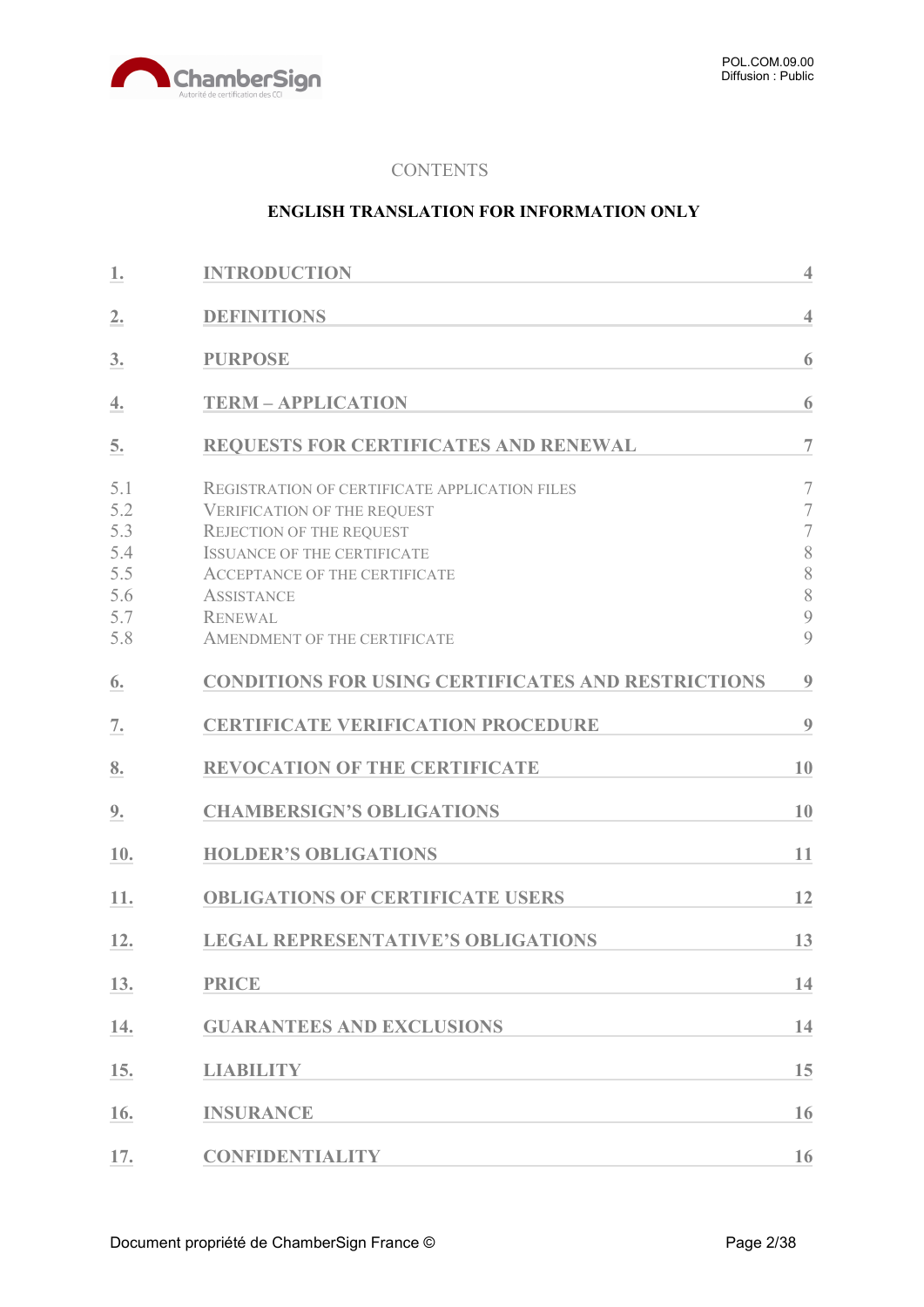# ChamberSign

|     | Autorité de certification des CCI                         |    |
|-----|-----------------------------------------------------------|----|
| 18. | <b>INTELLECTUAL PROPERTY</b>                              | 16 |
| 19. | PERSONAL DATA                                             | 16 |
| 20. | <b>TERMINATION OF THE SUBSCRIPTION</b>                    | 17 |
| 21. | <b>GOOD FAITH</b>                                         | 18 |
| 22. | <b>CONSERVATION</b>                                       | 18 |
| 23. | <b>NULLITY</b>                                            | 18 |
| 24. | <b>ENTIRE AGREEMENT</b>                                   | 18 |
| 25. | <b>LANGUAGE - BINDING VERSION</b>                         | 18 |
| 26. | <b>DISPUTE SETTLEMENT - JURISDICTION - APPLICABLE LAW</b> | 19 |
|     |                                                           |    |

### **VERSION ORIGINALE EN FRANCAIS 20 A 38**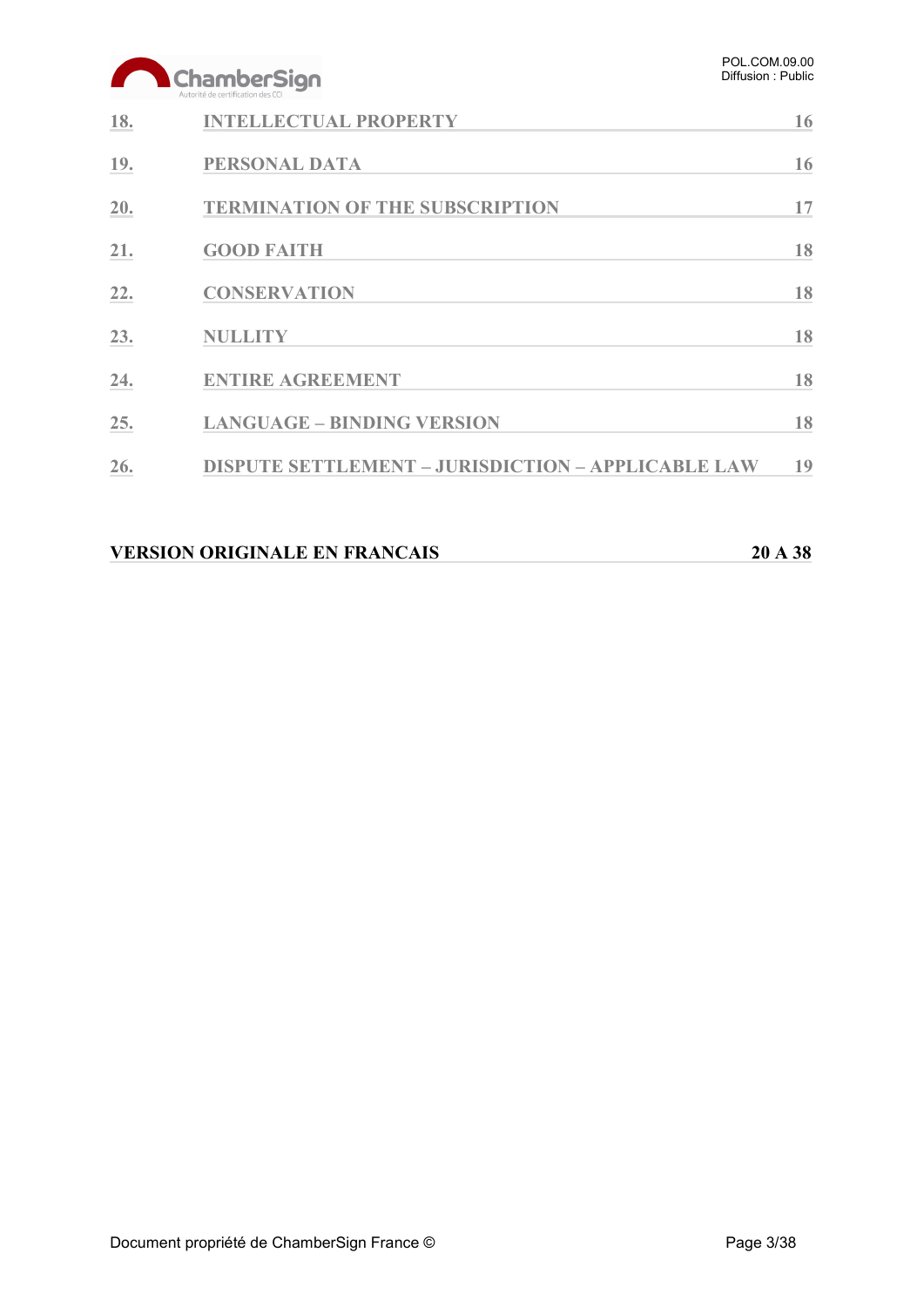

#### <span id="page-3-0"></span>**1. INTRODUCTION**

1. ChamberSign France provides the legal representative, holder and certificate user with certification services.

2. Any use of the services offered implies the consultation and unreserved acceptance of these general terms.

3. The legal representative, holder and certificate user acknowledge that they have read, understood and approved these general terms and the certification policy of the Audacio identity \*\* certificate of ChamberSign France CA 1.2.250.1.96.1.7.2.2, accept their content in full and acknowledge that they are bound by all of their provisions.

4. The legal representative, holder and certificate user acknowledge that they have the necessary skills and means for using the certificates.

5. The certificate user acknowledges having checked that the IT configuration used is completely secure and that it does not contain any virus and that it is in perfect working condition.

6. The legal representative, the holder and the certificate user acknowledge that they are aware of the type, purpose and terms of using the certificates and have claimed and obtained the information required for using the certificates in full knowledge of the facts.

#### <span id="page-3-1"></span>**2. DEFINITIONS**

7. The terms defined below shall have the following meanings between the parties:

- "user application": application services using certificates issued by ChamberSign France for purposes of authentication of the holder;

- "authentication": aims at checking the identity claimed by a person or machine (hereafter referred to as "entity"). Generally speaking, the authentication is preceded by an identification, which enables this entity to make itself known to the system through an element that has been given to it. In other words, the identification consists in providing a previously-registered identity, and the authentication consists in providing proof of this identity;

- "certification authority" or "CA": legal entity which, within an electronic certification service provider (CSP), is in charge, in the name and under the latter's liability, of applying a certification policy and has the capacity to issue electronic certificates in relation to this certification policy. It is hereafter referred to by the words "ChamberSign France";

- "delegated registration authority" or "DRA": only intervenes during the one-on-one meeting with the holder and the handover of the key support;

**-** "key pair": couple of keys made up of one public key and one private key, generated in relation to a PKI-type of infrastructure (technical solutions based on public-key cryptography);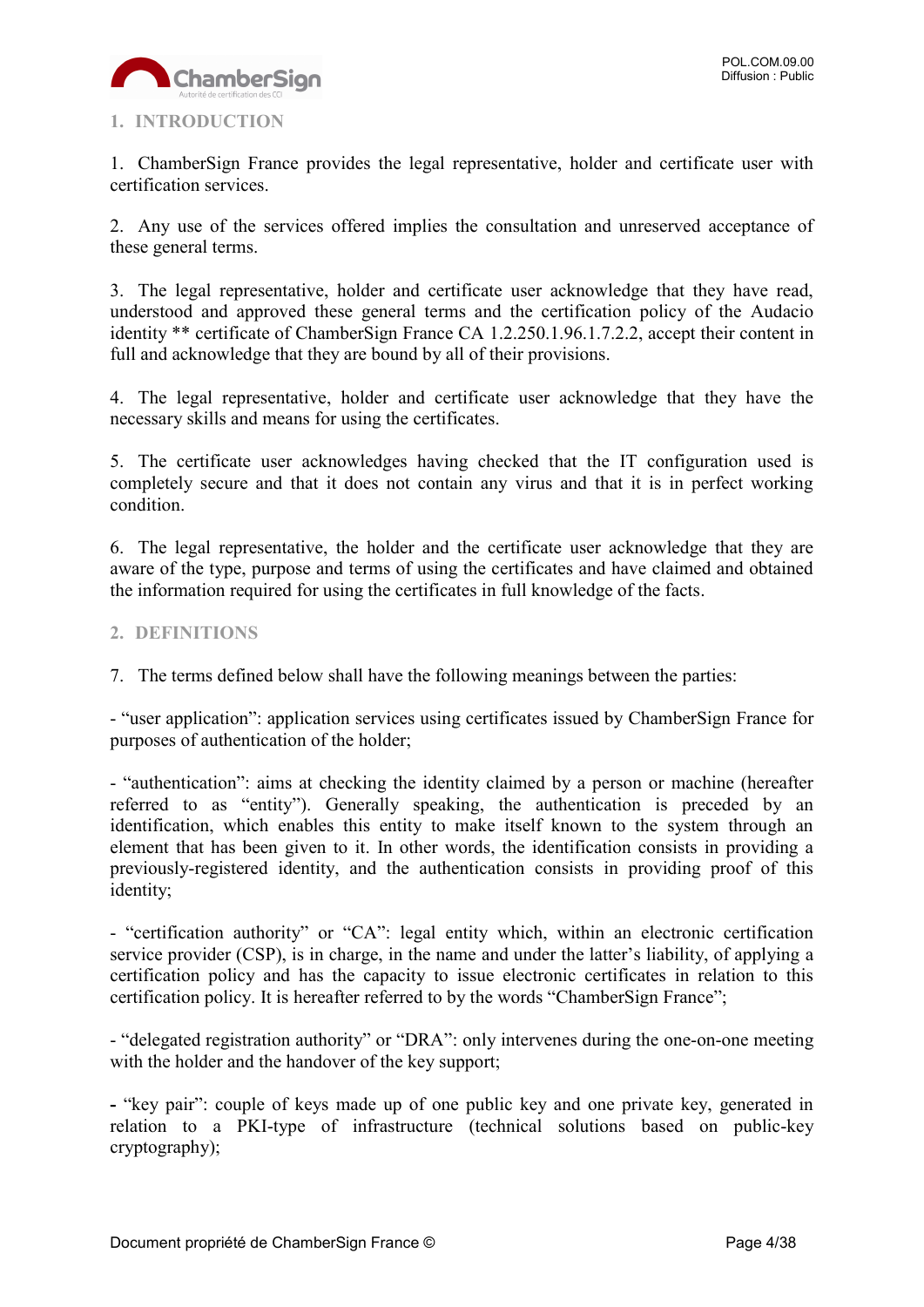

**-** "registration office" or "RO": checks the identification information of the future holder of a certificate, and where necessary other specific attributes, before transferring the corresponding request to the appropriate KMI department;

- "certificate": electronic file certifying that a key pair belongs to the holder or to the material element or software identified in the certificate. The certificate is signed by the certification authority;

- "compromise": disclosure or suspected disclosure or loss of confidential information as a result of infringing a security measure and leading to a possible loss in confidentiality and/or integrity of the data in question;

- "certification practices statement"**:** text defining the practices used by a certification authority in order to issue certificates and more generally the practices of all of the components of the certification authority in the whole life-cycle of a certificate; hereafter referred to as "CPS";

**-** "confidential data": the holder's strictly personal data which should absolutely be kept secret and which are: the certificate's private key, the collection code and the activation code of the private key;

- "entity": administrative authority or company defined broadly, i.e. also private-law legal entities such as associations;

- "key management infrastructure": series of components, functions and processes devoted to managing cryptographic keys and their certificates used by trustworthy services; hereafter referred to as "KMI";

- "LAR": list of certification authority revoked certificates;

- "CRL": certificate revocation list;

- "certification agent": person appointed by the legal representative of the customer entity in order to collate the documents of the certificate application files, to perform the one-on-one recognition with the holders and to perform the certificate revocation requests;

- "OID": object identifier identifying the certification authority's certification policy;

**-** "certification policy": series of rules, identified by a name (OID), defining the standards with which ChamberSign France complies in relation to these terms and indicating the applicability of a certificate to a particular community and/or to a class of applications with shared security standards; hereafter referred to as "CP";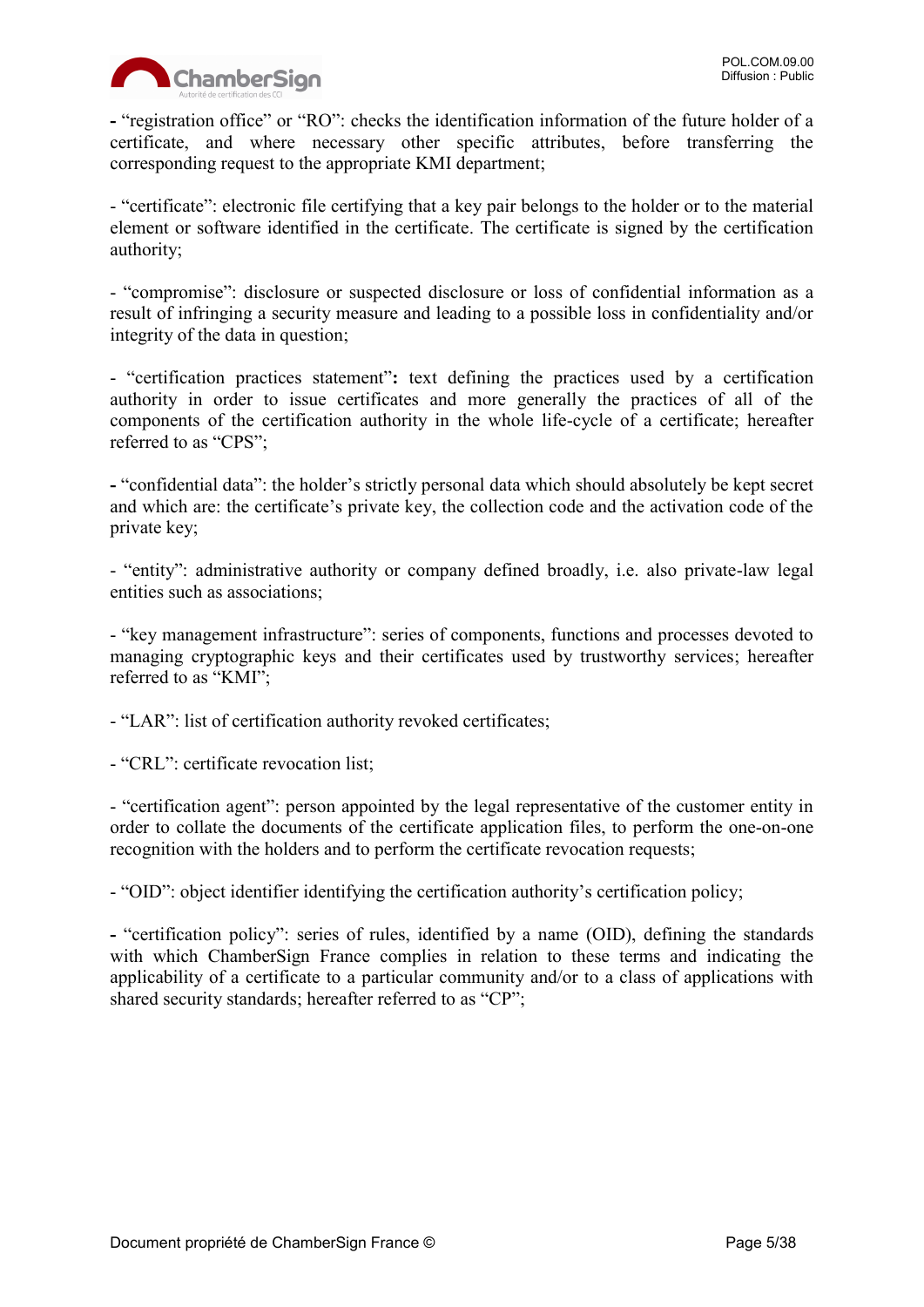

**-** "holder"**:** private individual identified in the certificate and who holds the private key corresponding to the public key that is in this certificate;

**-** "revocation": action performed by the holder, agent, a legal representative of the entity or ChamberSign France which aims at ceasing the validity of the certificate. This action may be performed further to a change in information contained in the certificate or in the case of a compromise. In this respect, a certificate which has been revoked is recorded on the CRL (certificate revocation list);

**-** "electronic signature": use of a reliable identification process guaranteeing its relation with the deed to which it is attached, in accordance with applicable legislation;

-"certificate user": entity or private individual receiving a certificate and who relies on it for checking an authentication value from the holder of the certificate.

#### <span id="page-5-0"></span>**3. PURPOSE**

8. These general terms aim at defining the content and methods of application of the certification services provided by ChamberSign France as certification authority to the holders, legal representative, DRA and certification agent, and at specifying the undertakings and obligations of these various parties involved.

#### <span id="page-5-1"></span>**4. TERM – APPLICATION**

9. These general terms of use are binding on the legal representative, the holder and the certification agent, where appropriate, as from their acceptance by the latter. They vouch for these general terms being respected by the certificate user.

10. These general terms are binding throughout the whole period of the services being put online, without prejudice to any updates to them.

11. ChamberSign France undertakes to provide the legal representative, the holder and the certification agent, where appropriate, with the new general terms of use.

12. Any use of the services by the legal representative, the holder and the agent after the amendments of the general terms implies acceptance by the latter of the new general terms.

13. The general terms of use apply as from their signature.

14. The supply of the certification services is subject to the payment of the agreed price.

15. The general terms of use are signed for a period of three years.

16. These general terms of use may be renewed automatically once, for a period of three years.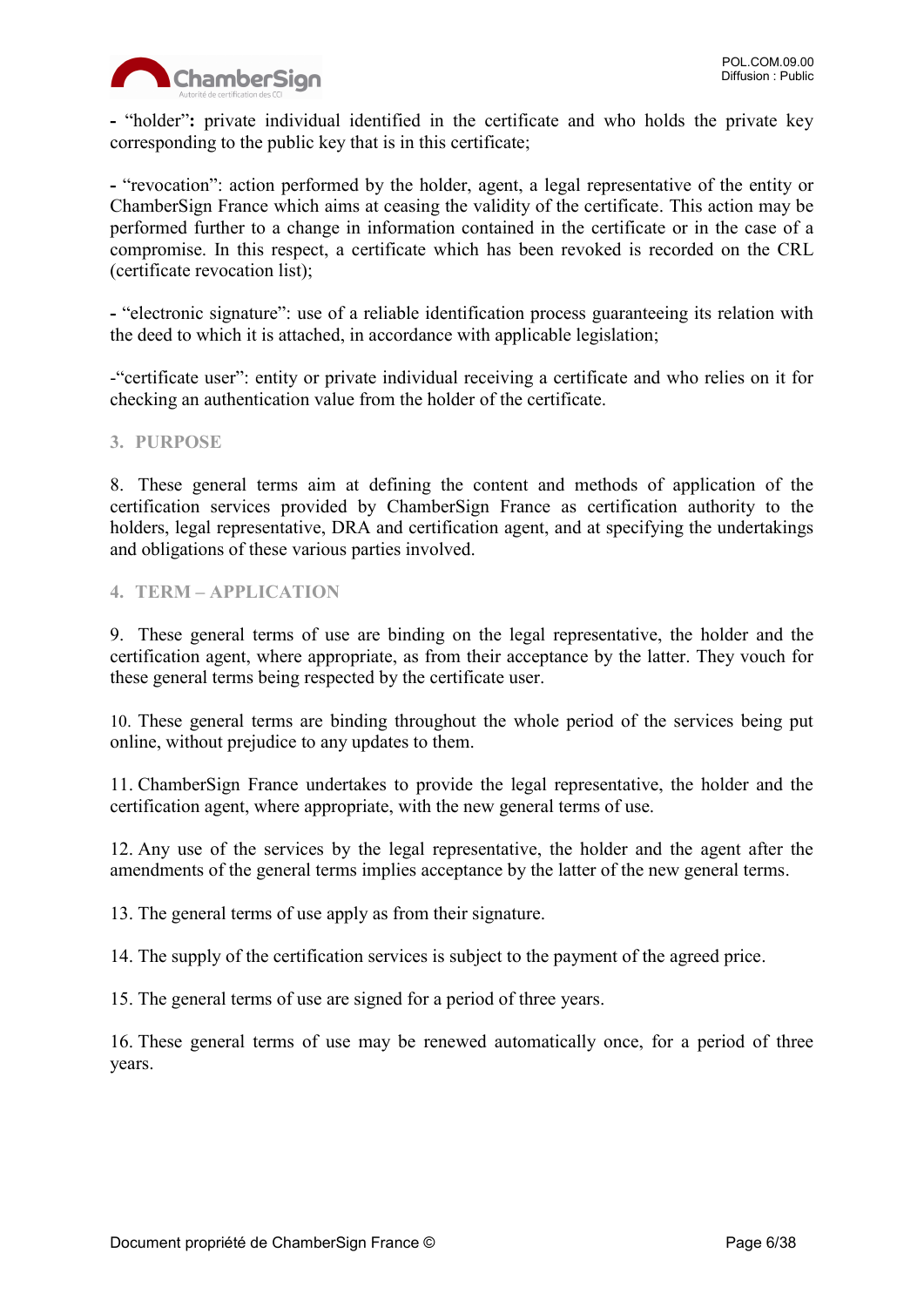

17. In the case of absence of renewal or when the customer entity has not settled the renewal price, these general terms are automatically terminated.

18. The certificates will then no longer be usable and shall be revoked by ChamberSign France after information sent to the customer entity.

<span id="page-6-0"></span>**5. REQUESTS FOR CERTIFICATES AND RENEWAL**

#### <span id="page-6-1"></span>**5.1 REGISTRATION OF CERTIFICATE APPLICATION FILES**

19. The certificate application file sent to ChamberSign France will include at least the following elements:

- a written certificate request, signed and dated less than three months ago by the future holder and, if different, by the legal representative or his/her assignee or the certification agent;
- an official valid identification document of the future holder including an ID photograph presented to ChamberSign France which keeps a copy of it;
- an official valid identification document of the signatory of the request including an ID photograph presented to ChamberSign France which keeps a copy of it;
- the general terms of use, signed.

20. The holder or the legal representative of the entity and the agent may make a certificate request by completing the certificate request form on the ChamberSign France website: [www.chambersign.fr.](http://www.chambersign.fr/)

21. They then send the supporting documents required by post, or attend the registration office directly.

22. The supporting documents to be enclosed when making an initial certificate request are specified in the subscription form.

<span id="page-6-2"></span>**5.2 VERIFICATION OF THE REQUEST**

23. The registration office performs the following operations:

- checks and confirms the identity of the future holder;
- checks the coherency of the supporting documents presented;
- ensures that the future holder is aware of the terms applicable for using the certificate as stipulated in this document.

#### <span id="page-6-3"></span>**5.3 REJECTION OF THE REQUEST**

24. In the case of missing documents and after a reminder regarding the supply of these documents, the registration office reserves the right to reject the certificate request.

25. It informs the holder, certification agent or legal representative of the entity of the same.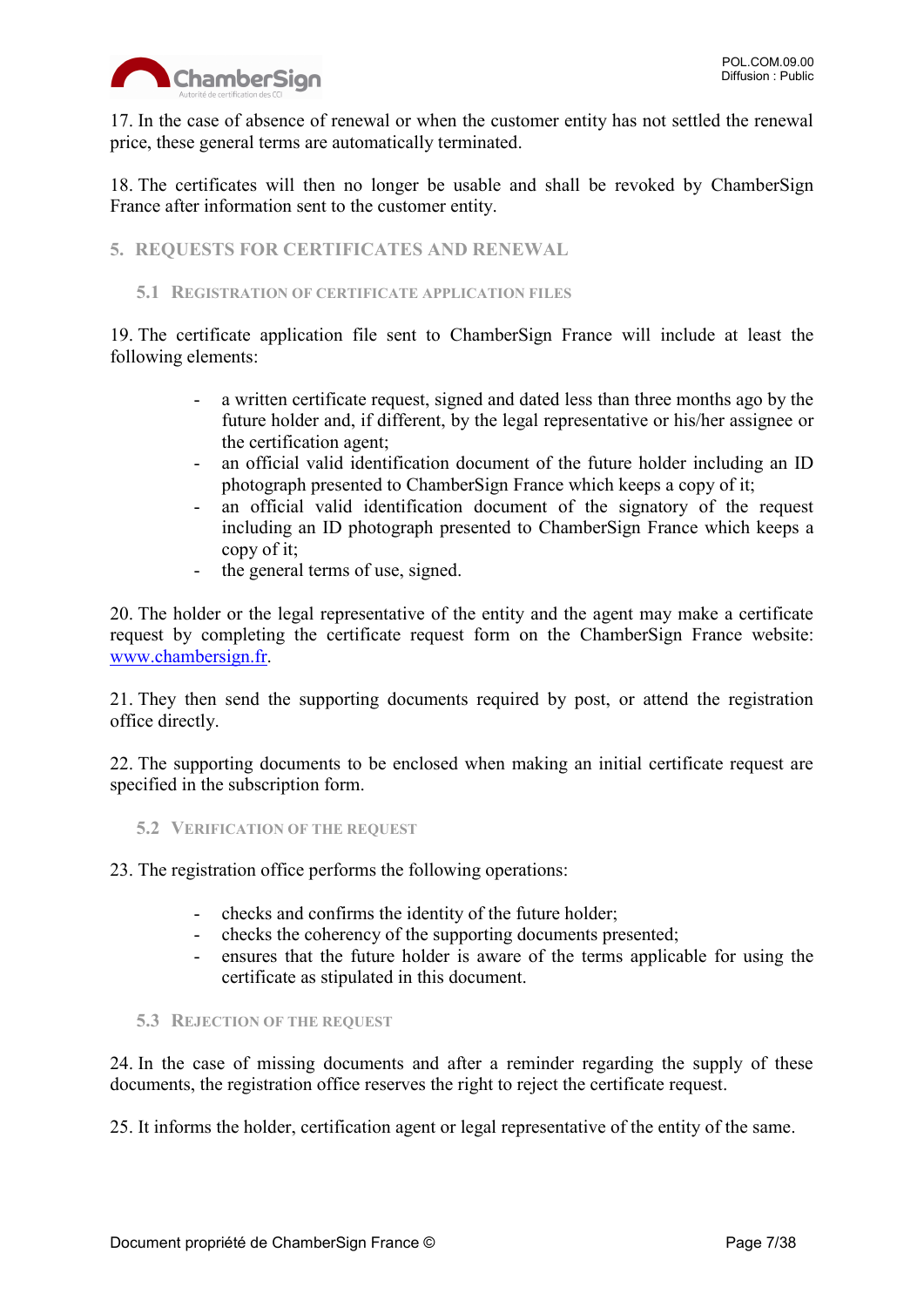

#### <span id="page-7-0"></span>**5.4 ISSUANCE OF THE CERTIFICATE**

26. After authentication of the origin and verification of the integrity of the request sent by the registration office, ChamberSign France generates the certificate, the holder's key pair, his/her authentication mechanism, the activation codes ...

27. Each certificate request is subject to a one-on-one meeting of the holder with an RO, a DRA agent or the certification agent.

28. The one-on-one recognition process may be performed, where appropriate, with a representative of ChamberSign France empowered for this purpose during the latter's visit to the holder, in particular when performing a training session on electronic signatures given by ChamberSign France.

29. The availability of the certificates issued by ChamberSign France after the registration process gives rise to the issue of an availability notice via email sent to the holder who should follow the instructions set out in the said message in order to collect them.

30. For certificates confined on physical media (USB flash drives), the physical media and ChamberSign France certificates are collected from the RO, the DRA, the certification agent or from a person appointed by ChamberSign France.

These certificates are generated on Gemalto MultiApp ID IAS ECC media.

31. The holder must collect his/her certificate as from receipt of the message informing him/her of its availability. ChamberSign France reserves the right to abandon the certificate issuance process if the holder has not come forward to collect his/her certificate 2 months after the said message.

<span id="page-7-1"></span>**5.5 ACCEPTANCE OF THE CERTIFICATE**

32. ChamberSign France is informed of the collection of each certificate. The holder must test his/her certificate by using the service provided for this purpose on the ChamberSign France website.

33. The holder is required to inform ChamberSign France of any inaccuracy or fault in the Certificate within seven business days following the collection of the Certificate, in order for the latter to be revoked and a new one provided.

34. The holder is deemed to have tested and accepted his/her certificate once a period of 2 months has passed after collection of the Certificate or if he/she has used his/her certificate.

#### <span id="page-7-2"></span>**5.6 ASSISTANCE**

35. In order to assist the holder, technical instructions on using the certificate are delivered to him/her during the one-on-one meeting and a telephone assistance or hot line is available on 08 92 23 02 52 (0.34 Euros incl. taxes per minute in Metropolitan France only) from 9a.m. to noon and from 2p.m. to 5p.m., on business days.

36. A tutorial and a FAQ section are available on the ChamberSign France website at the following address: [http://www.chambersign.fr.](http://www.chambersign.fr/)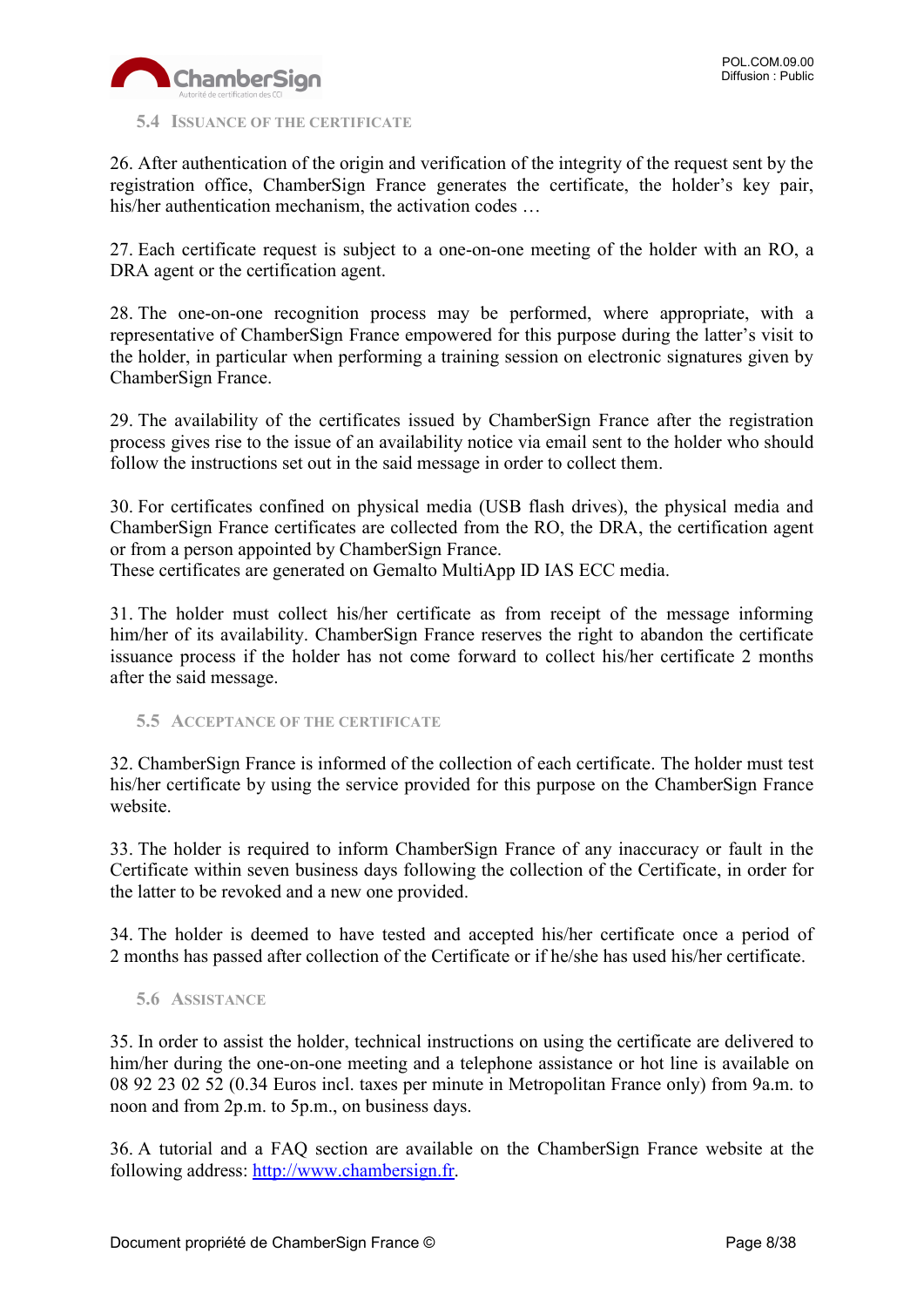

#### <span id="page-8-0"></span>**5.7 RENEWAL**

37. The renewal of a certificate at the end of its validity period implies sending the supporting documents that are no longer valid or that have been amended, in accordance with the subscription form. All holders are informed by email of the upcoming expiry of their certificate. If the holder wishes to renew it, he/she makes a renewal request before the expiry date on the ChamberSign France website.

38. The renewal of a certificate only implies a change in validity dates but not in any of the other pieces of information which remain identical to the previous certificate.

39. The renewal of the certificate implies a renewal of the corresponding key pair.

<span id="page-8-1"></span>**5.8 AMENDMENT OF THE CERTIFICATE**

40. The amendment of a certificate corresponds to changes in information without changing the public key. ChamberSign France does not make any amendment to a certificate; in the case of a change in the information contained in the certificate, a new certificate request must be made, in accordance with the terms and conditions set out in paragraphs 72 and 91 of these general terms of use.

<span id="page-8-2"></span>**6. CONDITIONS FOR USING CERTIFICATES AND RESTRICTIONS**

41. The use of the holder's private key and of the certificate must remain strictly limited to authentication services.

42. The certificates must not be used for personal purposes.

<span id="page-8-3"></span>**7. CERTIFICATE VERIFICATION PROCEDURE**

43. ChamberSign France undertakes to provide a consultancy service on its [www.chambersign.fr](http://www.chambersign.fr/) website enabling to check the validity of the certificates it has issued.

44. This service is available 24 hours a day.

45. The information made available by ChamberSign to the certificate user will enable the latter to check and validate the status of a certificate and of all of the corresponding certification chain, prior to its use, i.e. to check the signatures of the chain's certificates, as the signatures guarantee the origin and integrity of the CRL / LAR.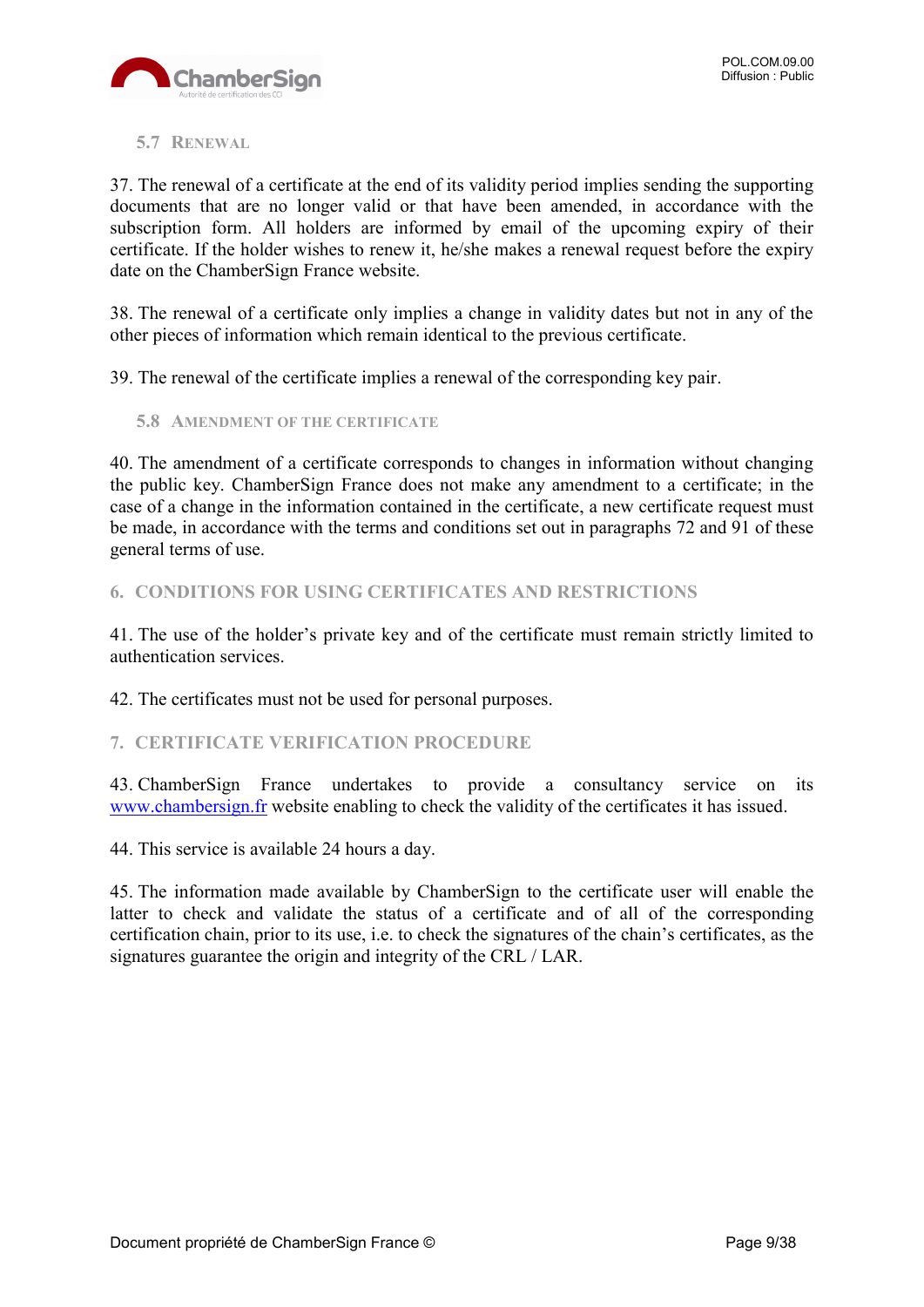

#### <span id="page-9-0"></span>**8. REVOCATION OF THE CERTIFICATE**

46. The Certificate may be revoked at any time either by fax, or by registered letter with confirmation of receipt sent to the RO, or online from the following website: [www.chambersign.fr.](http://www.chambersign.fr/)

47. A certificate may be revoked in particular for the following reasons:

- amendment in information contained in the certificate:
- inaccurate information provided in the registration file;
- lack of payment of the price of the certificate by the legal representative or the holder;
- possible or proved compromise of the holder's private key;
- lack of respect by the holder of the rules for using the certificate;
- lack of respect by the holder and/or, where appropriate, the certification agent or the entity of ChamberSign France's CP obligations;
- performance of fraudulent operations;
- termination of the subscription;
- request for revocation of the certificate;
- departure, change in address, death of the holder;
- transfer or stoppage of activity of the holder's entity.

48. The revocation request may be made by the following persons:

- holder;
- certification agent;
- a legal representative of the entity;
- ChamberSign France.

49. When several certificates are stored on the same medium by the holder, the holder must revoke all of these certificates.

50. The revocation request may be made 24 hours a day on the ChamberSign France website.

51. The revocation request may undergo a verification procedure of the information regarding the person making the request and their authority in relation to the certificate.

52. The holder receives confirmation of this revocation, by email.

53. The holder acknowledges and accepts that any use of the certificate, after having become aware of the occurrence of any of the above-mentioned events, will be at his/her own risk, without prejudice to any legal action for liability that ChamberSign France reserves the right to instigate against the holder.

#### <span id="page-9-1"></span>**9. CHAMBERSIGN'S OBLIGATIONS**

54. ChamberSign France allocates an OID to its CP which is included in the corresponding certificates that it undertakes to have evolved in the case of evolution in its CP.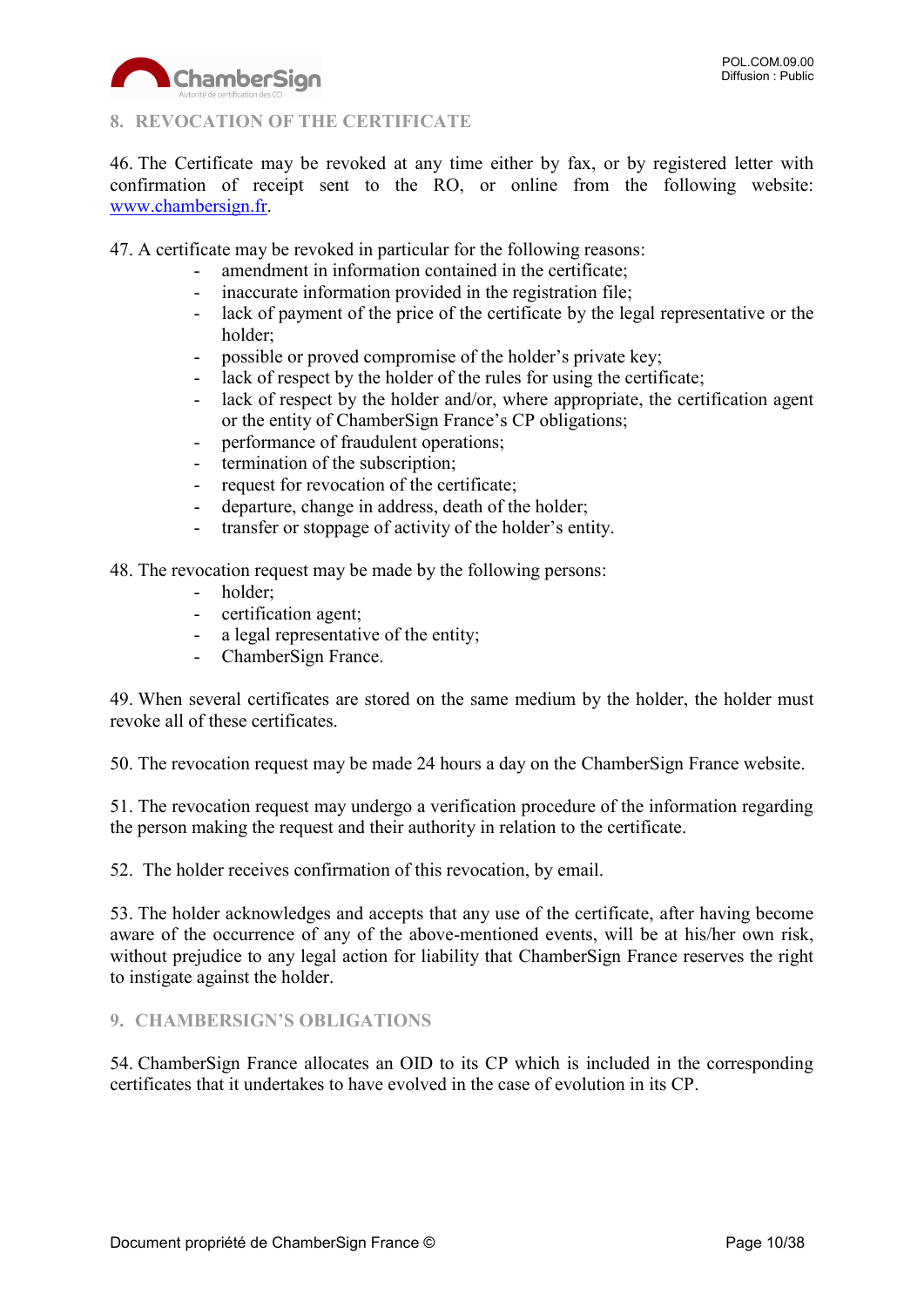

55. It undertakes to ensure the control by the Registration Office of the identification of the Holder, the Legal Representative and where appropriate, the Certification Agent wishing to obtain a signature Certificate.

56. ChamberSign France undertakes to perform the certification services in accordance with the terms and conditions and subject to the restrictions of these general terms of use.

57. ChamberSign France undertakes to show the users of its certificates that it has issued a certificate for a given holder and that this holder has accepted the certificate.

58. It undertakes to endeavour to create and issue certificates that contain information deemed as accurate.

59. For this, ChamberSign France undertakes to ensure that the certificate application file is complete, and that the documents provided apparently comply.

60. It undertakes to ensure that the electronic certificate is delivered to the holder within a period of 48 hours as from receipt of a full file by the registration office.

61. It undertakes to establish, by issuing a certificate, a link between the identity of a person and the information contained in the said certificate.

62. Should the legal representative use the services of an assignee, the Registration Office undertakes to inspect the assignee's identity and to check the existence of an authorisation signed between the legal representative and the assignee.

63. ChamberSign France takes all reasonable steps to ensure that the holders are aware of their rights and obligations regarding the use and management of the keys, the certificates and the equipment and software used for the purpose of the KMI.

64. ChamberSign France takes all necessary measures in order to cover its liability related to its operations and/or activities and possesses the financial stability and resources required for working in compliance with the CP.

65. ChamberSign France has a general obligation of surveillance as regards the security and integrity of the certificates issued by it or one of its components.

66. ChamberSign France undertakes to ensure the proper functioning of the certificates that it issues.

#### <span id="page-10-0"></span>**10. HOLDER'S OBLIGATIONS**

67. The holder undertakes to provide all useful, accurate and updated information for creating and managing the certificates throughout the whole term of the agreement.

68. The holder vouches for the accuracy of the information provided and the comprehensiveness of the supporting documents required for the registration in accordance with the article entitled "Requests for certificates and renewal" of these general terms.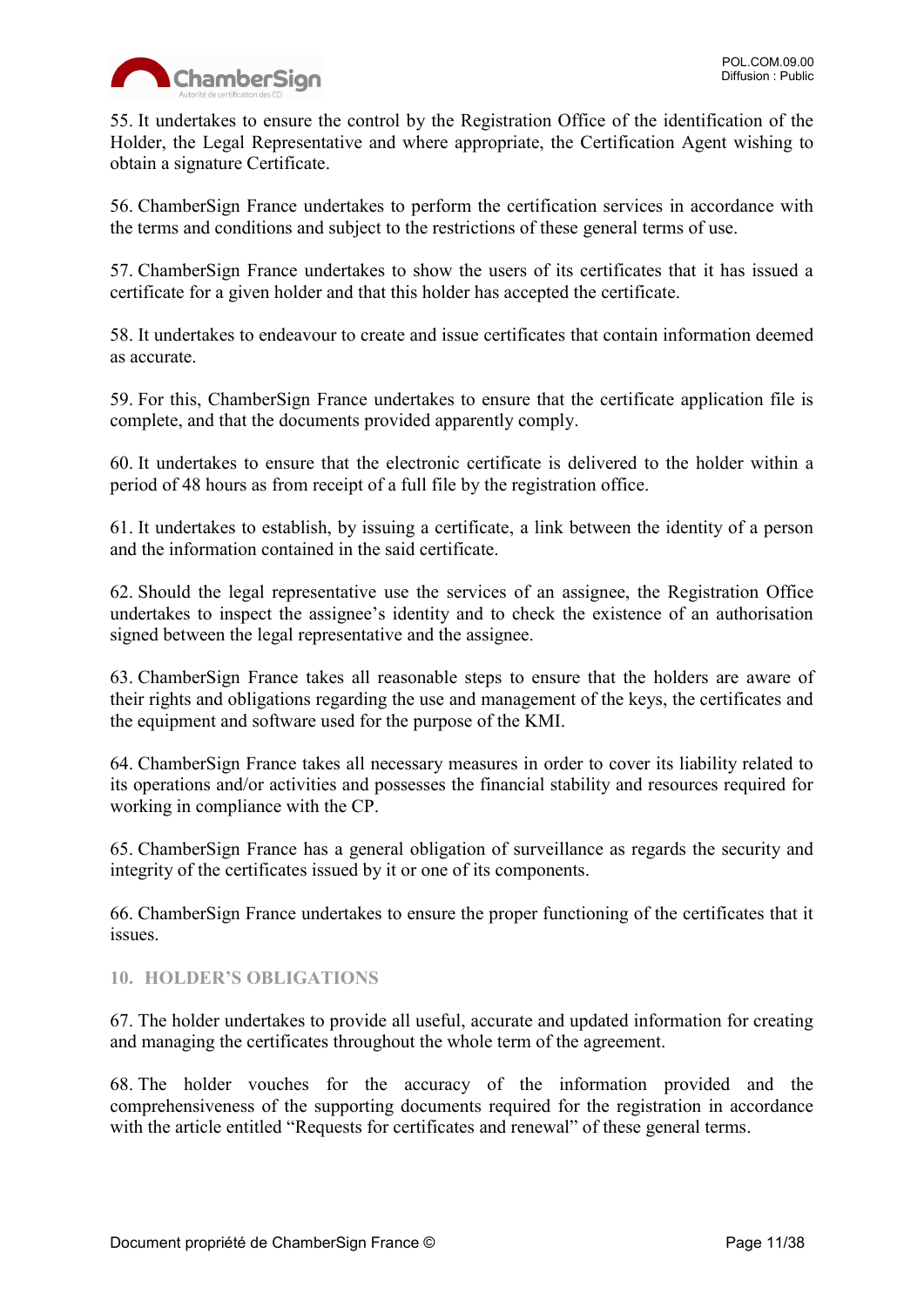

69. The holder acknowledges and accepts that the information provided in this respect is kept and used by ChamberSign France in order to manage the certificates in accordance with the conditions stipulated by law and in particular those regarding the protection of personal data.

70. The holder informs ChamberSign France of any amendment regarding the information contained in his/her certificate.

71. ChamberSign France reserves the possibility to perform random checks regarding the accuracy of the information contained in the certificate.

72. Amendments regarding the information contained in the certificate must be sent by letter with the supporting documents required to the related RO, within a period of 30 days as from their occurrence. Otherwise, ChamberSign France reserves the right, once the period has passed, to revoke the Certificate (or terminate the general terms of use).

73. The holder acknowledges that he/she has been informed of the conditions of installing the certificates of ChamberSign France. In particular, the certificate is the subject of a tutorial available on the ChamberSign France website.

74. The holder chooses equipment and software providing security in keeping with his/her needs for the installation and protection of the certificates and physical media.

75. The holder undertakes to respect the authorised uses of the key pairs and certificates.

76. The holder protects his/her private key by means that are adapted to his/her surroundings.

77. The holder protects his/her activation data and, where appropriate, implements it.

78. The holder protects the access to his/her certificates base.

79. The holder respects the conditions of using his/her private key and the corresponding certificate.

80. The holder must make a revocation request, immediately, of his/her certificate, sent to the Registration Office or made on the [www.chambersign.fr](http://www.chambersign.fr/) website, in the case of compromise or suspected compromise of his/her private key (or the activation data).

81. The holder undertakes not to deliver the certificate attributed to him/her or the protection codes of this certificate.

82. The holder is informed that the personal identity information may be used as elements of authentication during the revocation request.

<span id="page-11-0"></span>**11. OBLIGATIONS OF CERTIFICATE USERS**

83. The certificate users undertake to respect these general terms.

84. The certificate users check and respect the purpose for which a certificate has been issued.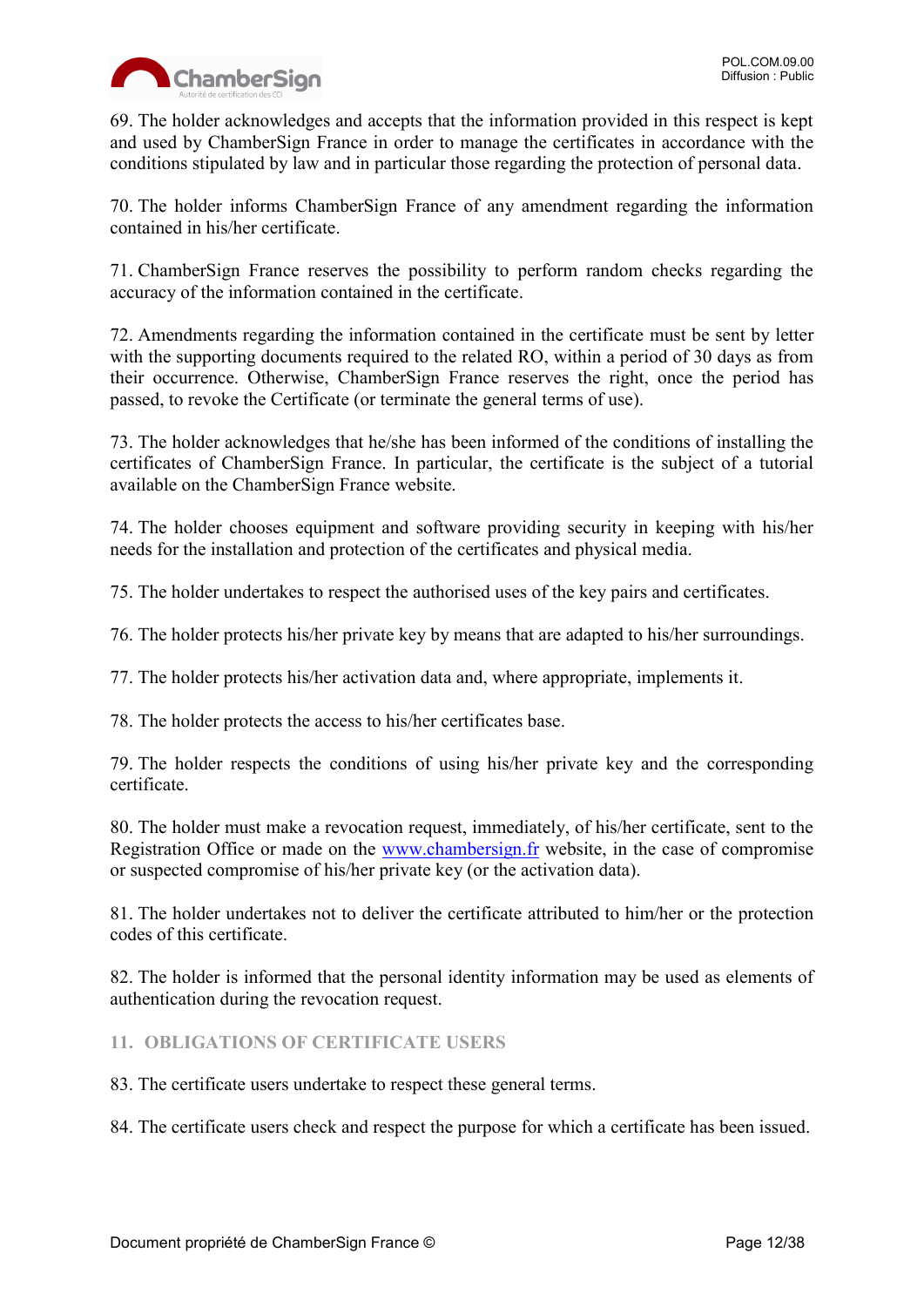85. The certificate users check that the certificate issued by ChamberSign France is referenced at the security level and for the level of trust required by the application.

86. For each of the certificates of the certification chain, from the holder's certificate to the root certification authority, the users check the status of the certificate and in particular the digital signature of ChamberSign France, issuer of the certificate in question, and inspect the validity of this certificate.

87. The certificate users check and respect the obligations of the certificate users set forth in the applicable CP.

#### <span id="page-12-0"></span>**12. LEGAL REPRESENTATIVE'S OBLIGATIONS**

88. The legal representative undertakes to respect these general terms.

89. The legal representative is responsible for managing the certificates issued to its employees or agents in relation to the subscription agreement, and undertakes to ensure that all holders of certificates issued in relation to this subscription agreement respect the related obligations and that no fraud or error is committed. In this respect, the legal representative ensures in particular that the holder:

- does not use the certificates for personal purposes;
- communicates the information required for the creation of the certificate and any amendments throughout the whole term of the subscription agreement;
- respects the revocation procedure described in the article entitled "Revocation";
- keeps the confidential data secret and secure, along with the physical medium of the certificate.

90. The legal representative undertakes to provide all useful, accurate and updated information for the creation and management of the certificates throughout the whole term of the agreement.

91. The amendments regarding the information contained in the certificate must be sent by letter with the required supporting documents to the related RO, within a period of 30 days as from their occurrence. Otherwise, ChamberSign France reserves the right, once this period passed, to revoke the Certificate (or terminate the subscription agreement).

92. The legal representative guarantees the accuracy of the information provided and the comprehensiveness of the necessary supporting documents for the registration in accordance with the article entitled "Requests for certificates and Renewal" of these general terms of use.

93. The legal representative acknowledges and accepts that the information provided in this respect be kept and used by ChamberSign France in order to manage the certificates in accordance with the conditions set out by law and in particular those regarding the protection of personal data.

94. The legal representative acknowledges that it has been informed of the conditions of installing the ChamberSign France certificates. In particular, the certificate is the subject of a tutorial available on the ChamberSign France website.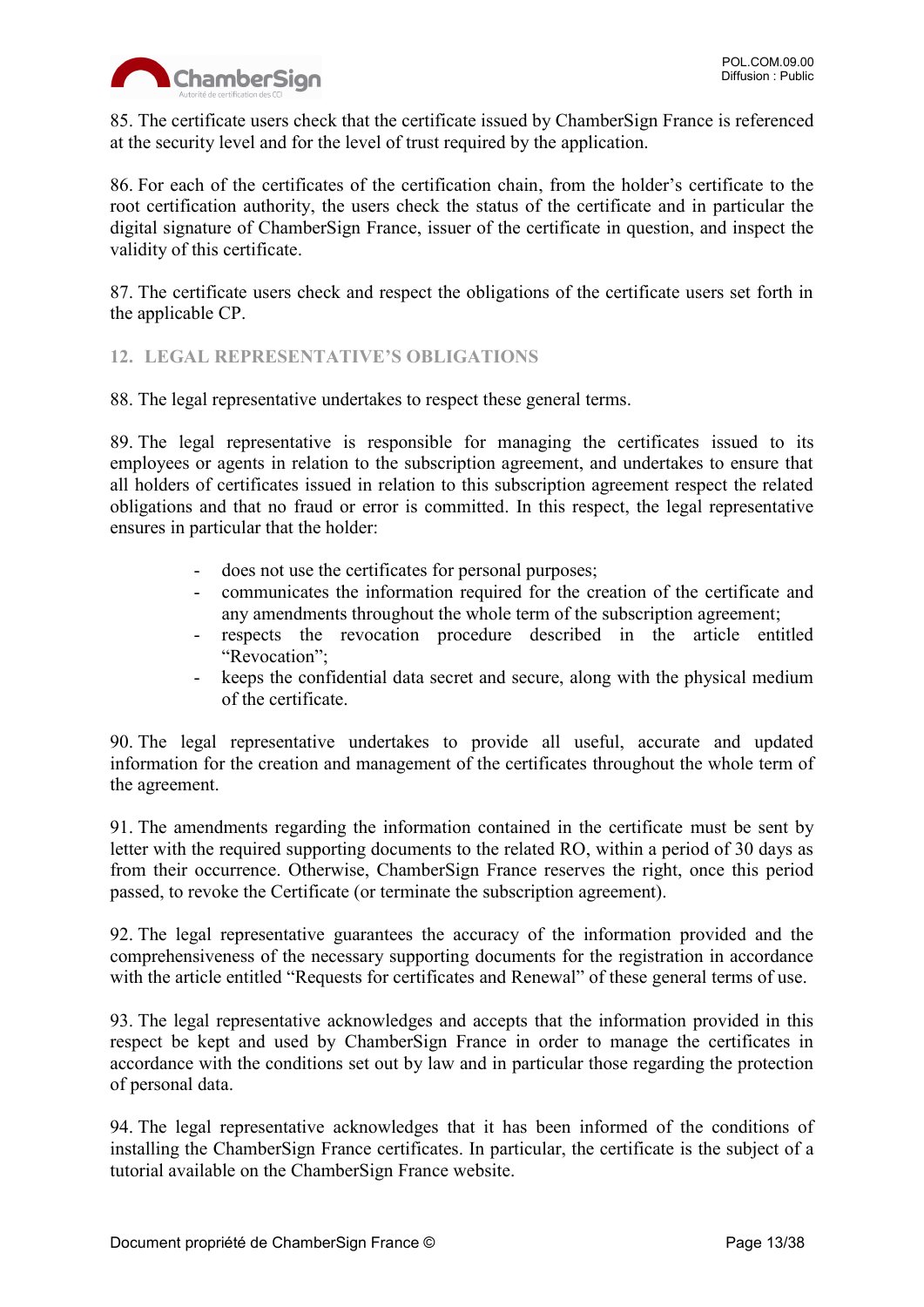

95. The legal representative chooses the equipment and software providing security in keeping with their needs for the installation and protection of the certificates and physical media.

#### <span id="page-13-0"></span>**13. PRICE**

96. The price of the certification service is assessed in accordance with the pricing conditions issued by ChamberSign France.

- 97. The following settlement means are accepted:
	- \* Cash card;
	- \* Bank transfer;
	- \* Cheque.
- 98. No discount is granted in the case of early settlement.
- 99. ChamberSign France reserves the right to re-invoice bank fees to the holder should the latter issue a bad cheque, along with any costs incurred due to a payment error by the holder.
- 100.The price of the certificate is settled on the date of the one-on-one meeting.
- 101.In the case of lack of settlement within the required period, an indemnity shall be owed, in accordance with law no. 2001-420, calculated on the basis of the rate applied by the European Central Bank to its most recent refinancing operation, increased by 10 percentage points.
- 102.These penalties will be applicable as from the day following the date stipulated for the settlement of the invoice and shall be payable without any reminder being required.
- 103.In the case of lack of settlement, ChamberSign France reserves the right to revoke the certificate without entitling any party to compensation or replacements.
- <span id="page-13-1"></span>**14. GUARANTEES AND EXCLUSIONS**
- 104.ChamberSign France guarantees and maintains the coherency of its CPS with its CP.
- 105.ChamberSign France undertakes to protect and guarantee the integrity and confidentiality of its secret and/or private keys.
- 106.ChamberSign France guarantees the security of the keys that it provides.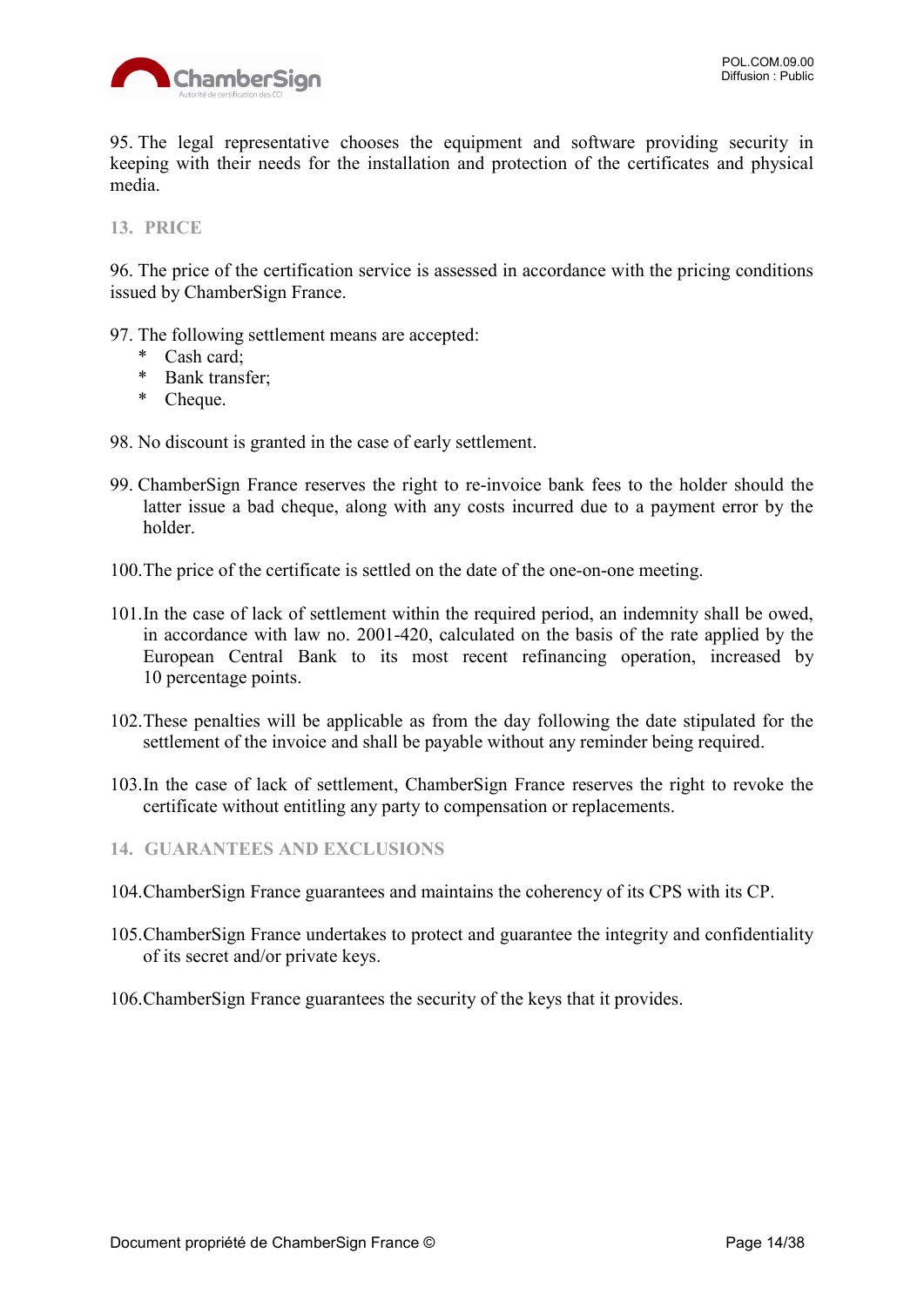

#### <span id="page-14-0"></span>**15. LIABILITY**

- 107.ChamberSign France is liable for the compliance of its certification policy with the requirements issued by the Standard-CP.
- 108.ChamberSign France bears the cost of any damaging consequences as a result of failure by it or one of its components to respect its CP.
- 109.In addition, ChamberSign France acknowledges that its liability is incurred in the case of fault or negligence, by itself or one of its components, of any kind and seriousness whatsoever, which may lead to holders' personal data being read, altered or misused for fraudulent purposes, whether this data is contained or in transit in the ChamberSign France certificate management applications.
- 110.It is responsible for maintaining the level of security of the technical infrastructure that it uses for providing its services.
- 111.Any amendment leading to an impact on the level of security provided must be approved by the CA's high-level ruling bodies.
- 112.Only the relevant information of the CP implemented by the CA is shown in the general terms of use.
- 113.ChamberSign France may not be held liable for the prejudice caused by a use of the certificate that exceeds the limits of the authorised use.
- 114.ChamberSign France's liability may not be incurred in the case of inaccurate information due to false declarations, false documents or the absence of information on amendments occurring in the situation of the holder, the legal representative, or the certification agent upon creating the certificate or during its validity period, whether such false declaration, false document or omission is intentional or not.
- 115.Without prejudice to the article entitled "Insurance", ChamberSign France may not, under any circumstances, be held liable for any consequential damage such as, for example, any financial or commercial prejudice, or loss of profits or business, caused by or resulting from the subscription or related to the use of the certificates issued by ChamberSign France.
- 116.It does not take on any commitment or liability regarding the use of a certificate by the holder, the certification agent, the legal representative or the certificate user that does not comply with these General Terms, in particular as regards the inspection procedures on the validity of the certificate during a transaction.
- 117.Furthermore, ChamberSign France may not be held liable for phenomena related to the normal wear and tear of computing media, and in particular the deterioration of the information held on the said media due to the influence of magnetic fields.
- 118.ChamberSign France may not be held liable for damage related in particular to an interruption or fault in the services and applications of the certificate user.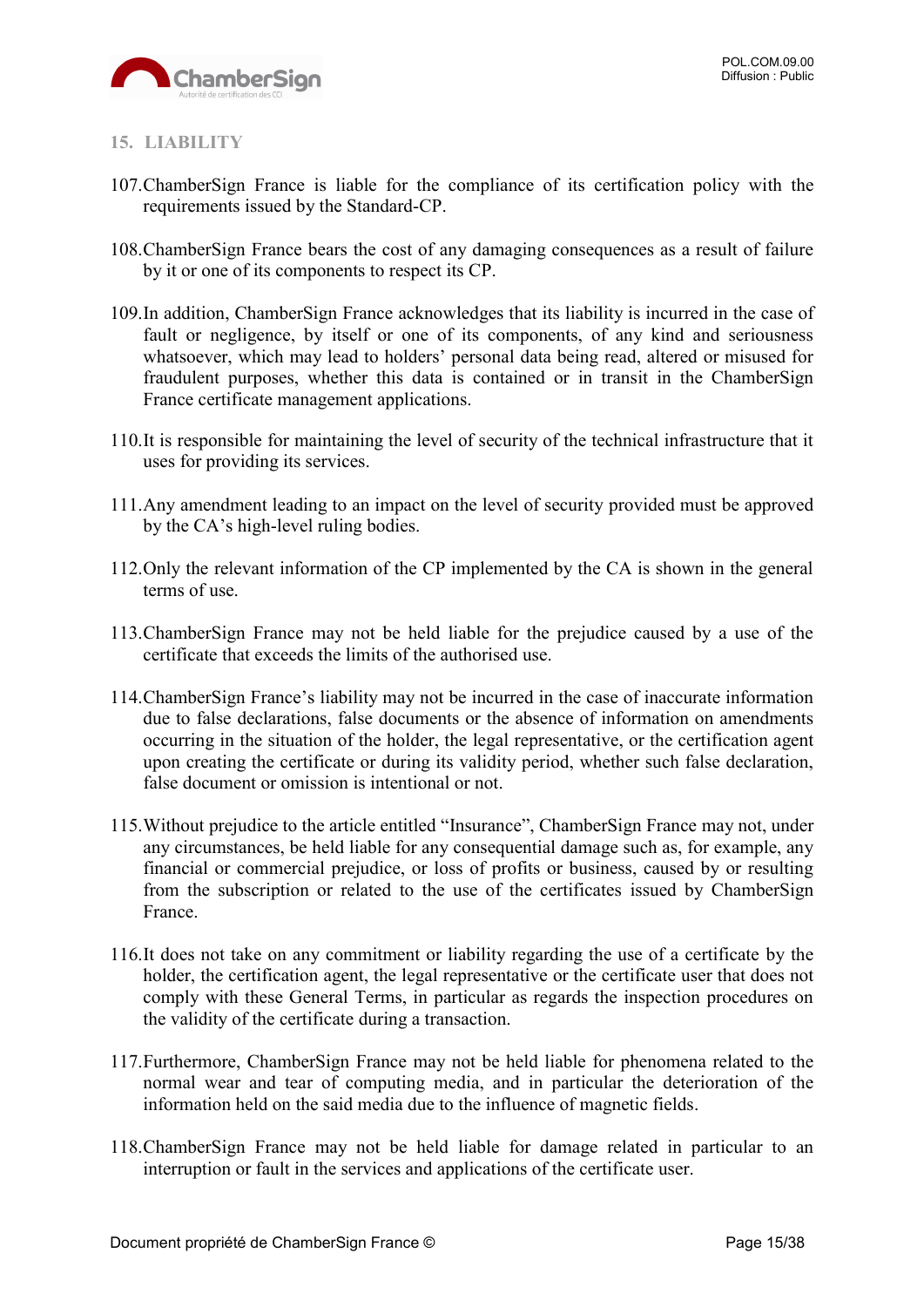

- 119.If the legal representative has acquired one or several physical media, ChamberSign France is only responsible for their physical issue.
- 120.In the case of a fault of the physical medium or its related device driver, CSF will cover the replacement of it.
- 121.ChamberSign France may not be held liable for the use of the private key of the holder, who has personal liability for it. Any damage related to the compromise of the private key is borne by the legal representative.
- 122.ChamberSign France may not be held liable for any illegal use of the certificate when the legal representative, certification agent or holder have not made a revocation request in accordance with these general terms.
- <span id="page-15-0"></span>**16. INSURANCE**
- 123.ChamberSign France has taken out an insurance policy from Gras Savoye covering the consequences of its professional civil third-party liability, for all physical, material and consequential damage resulting from its activity.
- 124.According to the terms of the insurance policy taken out by ChamberSign France, the holder may benefit from the replacement of a lost or stolen Certificate.

#### <span id="page-15-1"></span>**17. CONFIDENTIALITY**

125.In relation to these general terms, all of the information is confidential and covers all information and all data provided by the parties, in writing or verbally.

126.The parties undertake to:

- treat the confidential information with the same level of protection as they apply to their own confidential information of the same importance;
- keep the information confidential and ensure that it is not revealed or likely to be revealed either directly or indirectly to any third party;
- avoid the confidential information being either copied, reproduced, duplicated, in part or in whole, when such copies, reproductions or duplications are not directly related to the performance of these general terms.

#### <span id="page-15-2"></span>**18. INTELLECTUAL PROPERTY**

127.The parties declare and guarantee that they have free disposal of the trademarks, names, corporate names and other distinctive signs to be used in relation to these general terms.

#### <span id="page-15-3"></span>**19. PERSONAL DATA**

128.The personal data collated by ChamberSign France for the purpose of issuing and keeping the certificates may be directly collated from the person in question or indirectly from the legal representative or certification agent and will only be processed for the purpose for which they have been collated.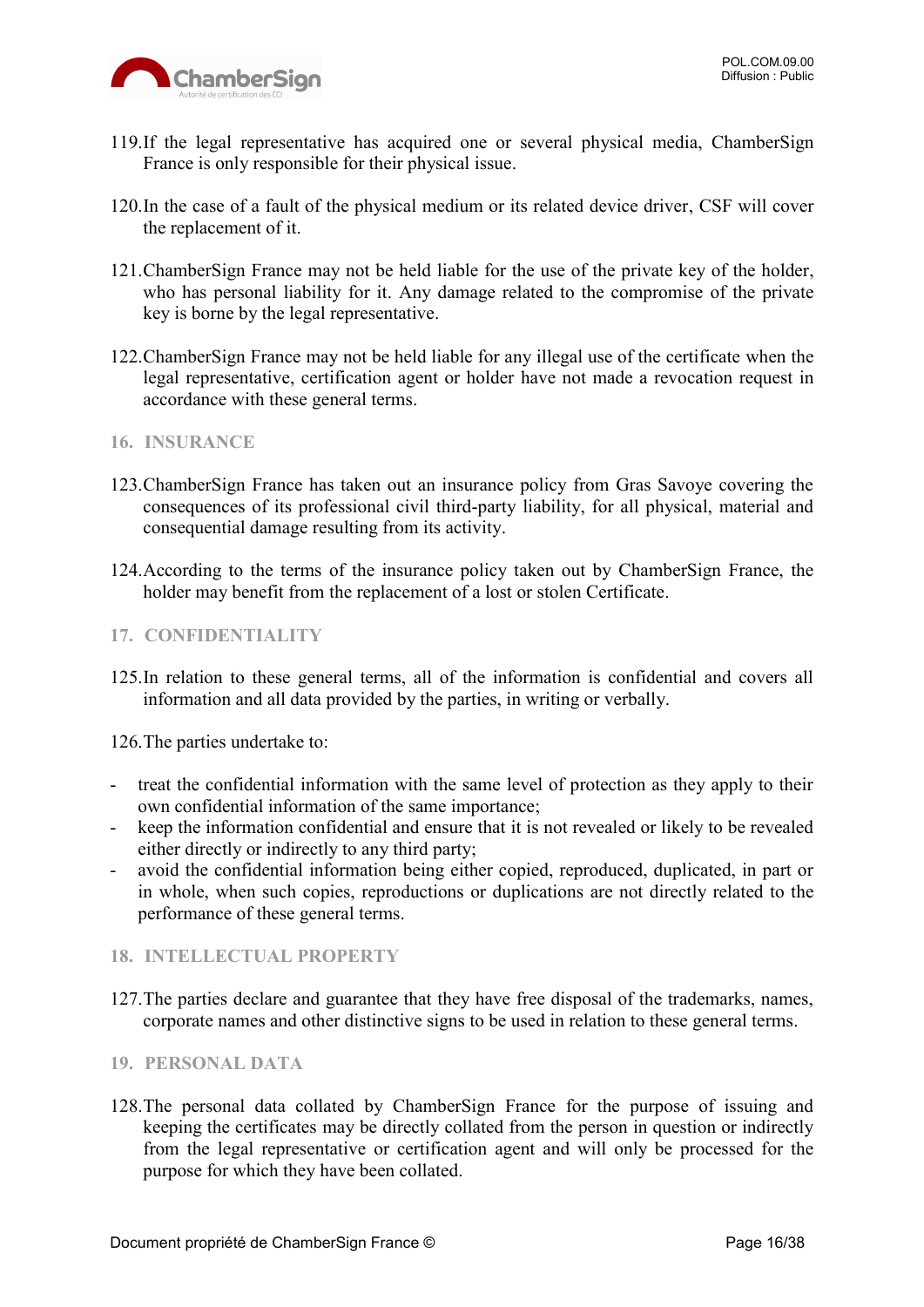

- 129.ChamberSign France represents and warrants that the collection of personal data in relation to these general terms and the processing for which it is responsible is performed in accordance with the terms of law no.  $78-17$  of  $6<sup>th</sup>$  January 1978 regarding IT, files and freedom.
- 130.In particular, ChamberSign France deals personally with the observation in relation to the persons involved in the collation and processing of personal data of the information specified in article 32 of the law of  $6<sup>th</sup>$  January 1978.
- 131.ChamberSign France ensures the confidentiality and security of the data collated in relation to these general terms.
- 132.However, this data may be provided to the technical operator of ChamberSign France, which respects the same confidentiality policy as ChamberSign France.
- 133.The legal representative, the certification agent and the holder may write to ChamberSign France, at the following address: ChamberSign France - 46 avenue de la Grande Armée - 75 017 Paris, in order to use their rights to access, question, oppose for legitimate grounds, and rectify the information about them and being processed by ChamberSign France, in accordance with the conditions set out by the law of  $6<sup>th</sup>$  January 1978.
- 134.The legal representative, the certification agent and the holder have the possibility of opposing, without cost and without grounds, the fact that the data about them is used for customer canvassing purposes, in particular for commercial canvassing.

#### <span id="page-16-0"></span>**20. TERMINATION OF THE SUBSCRIPTION**

- 135.The legal representative, certification agent or holder may terminate the subscription at any time, without reason.
- 136.In this case, the latter may not claim the reimbursement of the amounts already paid in relation to the subscription for ChamberSign France's certification service.
- 137.ChamberSign France may terminate the subscription in advance if the legal representative, certification agent or holder do not respect the contractual obligations incumbent upon them, after formal notice sent by registered letter with confirmation of receipt, remaining unanswered after 30 days.

138.The subscription is terminated automatically:

- in the case of expiry of all of the certificates that have not been renewed;
- in the case of revocation of the certificates;
- in the case of lack of payment of the price of the subscription.

If, after revocation, ChamberSign France receives a new certificate request from the same person, a new file shall be created and the General Terms of Use should be signed again.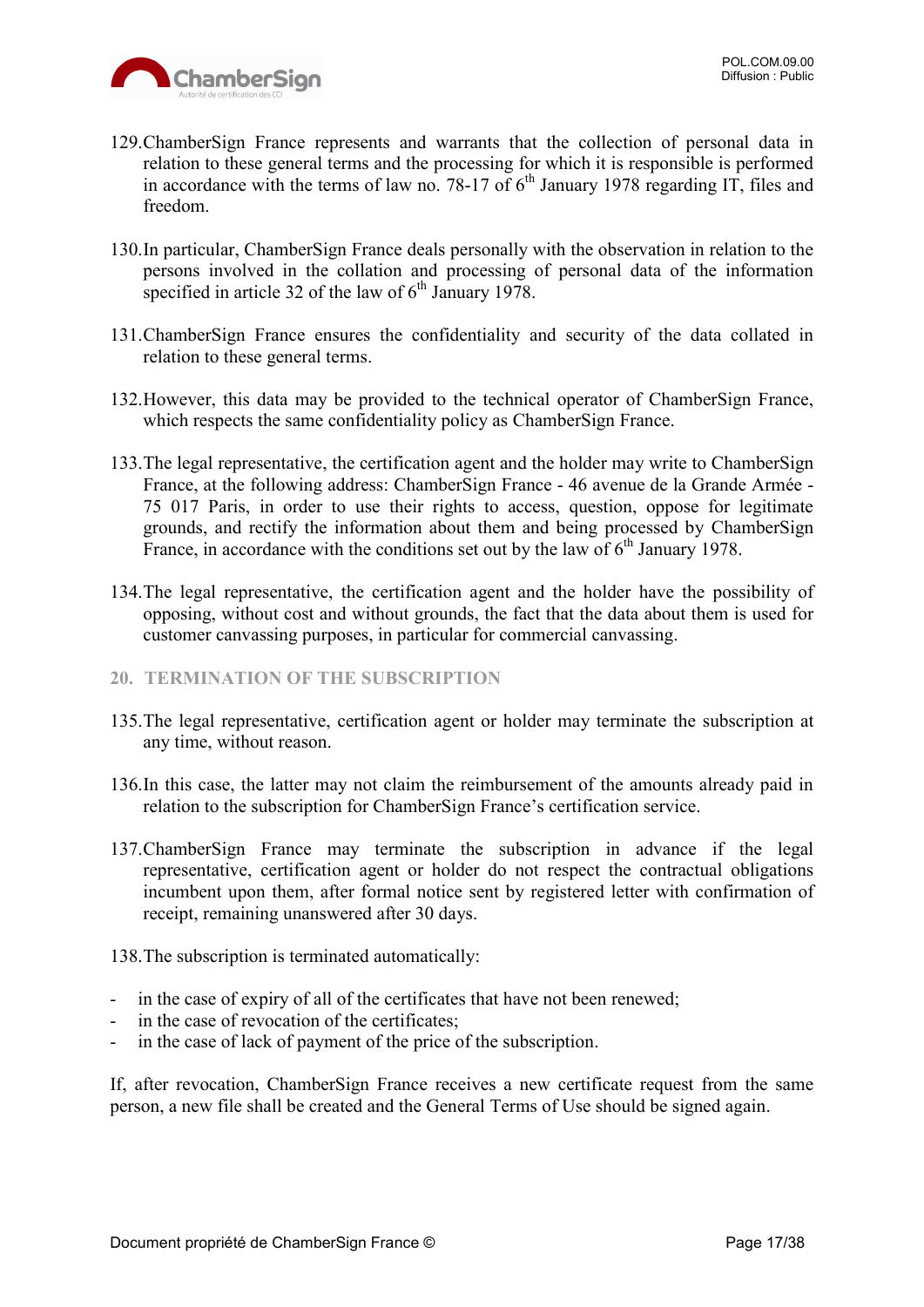

- 139.In the case of termination occurring before the end of the validity period related to the certificate, for reasons not attributable to ChamberSign France, the price paid by the legal representative or by the holder shall remain acquired by ChamberSign France.
- <span id="page-17-0"></span>**21. GOOD FAITH**
- 140.The parties agree to perform their obligations in complete good faith.

#### <span id="page-17-1"></span>**22. CONSERVATION**

- 141.ChamberSign France shall keep the documents regarding the proof of the holders' identification inspection for the periods stipulated in the certification policy.
- 142. The logbooks shall be kept on site for a period of 30 days.

143. After being generated, they shall be archived quickly and at the latest within a period of one day, and for five years.

- 144.The registration files are archived for a period of 5 years.
- 145.The certificates of ChamberSign France and of the holders, and the CRLs issued by ChamberSign France are archived for a period of 5 years.
- 146.The accepted certificate application files are archived for a period required for the purpose of supplying proof of the certification as stipulated by legal procedures, in accordance with applicable law.

#### <span id="page-17-2"></span>**23. NULLITY**

147.Should one or several clauses of these general terms be deemed as null and void or declared as such by a law, regulation or further to a final ruling from a jurisdiction, the other clauses shall maintain their full validity except in the case of characteristics that are inseparable from the disputed clause.

#### <span id="page-17-3"></span>**24. ENTIRE AGREEMENT**

- 148.The parties acknowledge that the general terms, subscription form, pricing list and certification policy of ChamberSign France and any contractual document regarding the issuance and management of the certificates constitute the whole of the agreement.
- 149.In the case of contradiction, these terms shall prevail over any other document constituting the previously-defined contractual whole.
- 150.These documents may only be amended by written rider or exchanges of correspondence dated and signed by both parties.

#### <span id="page-17-4"></span>**25. LANGUAGE – BINDING VERSION**

151.The present general terms are translated in the English language for information purposes only. The original and binding version of the general terms shall be in the French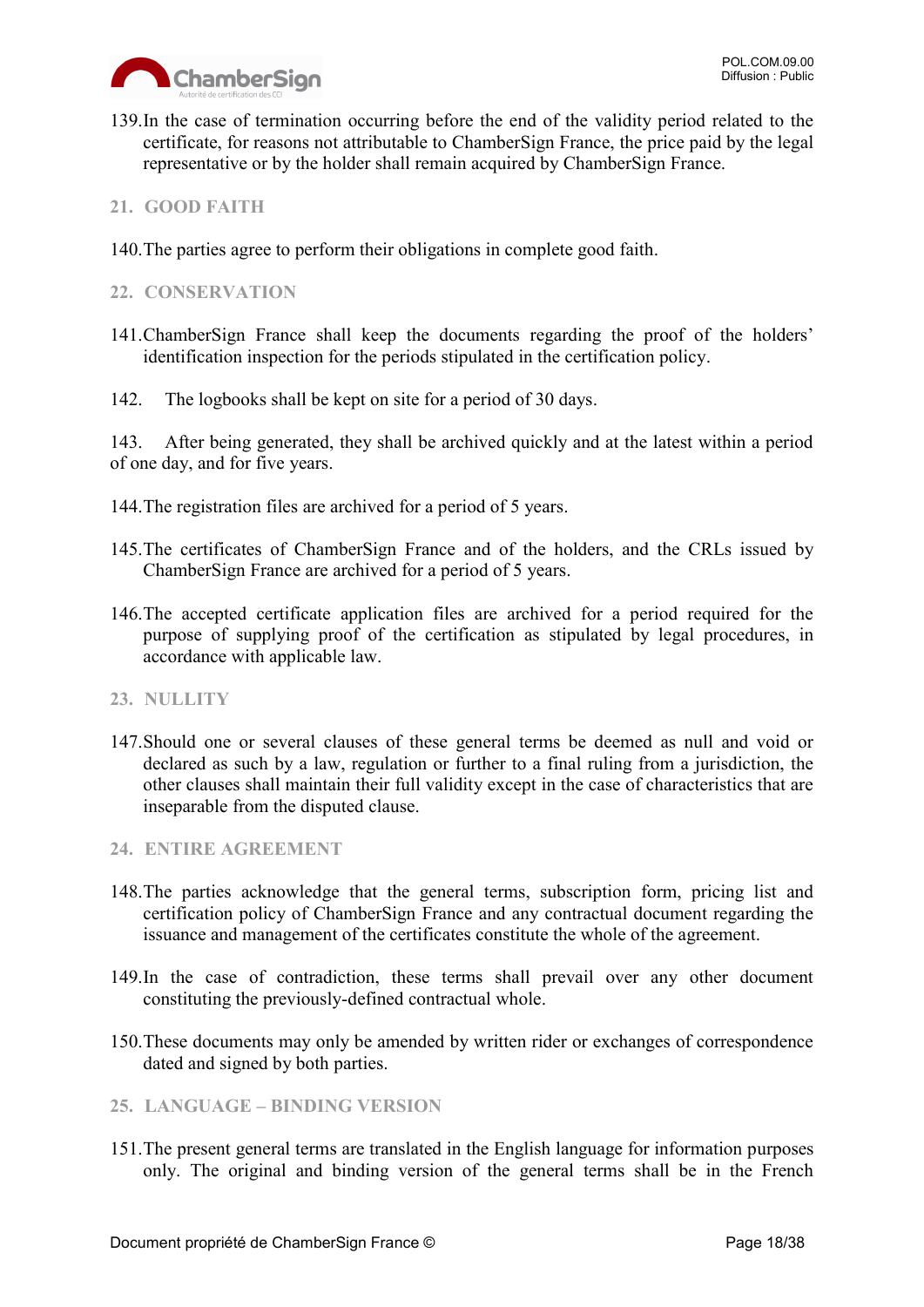

language. In the event of any discrepancy between the French and any other version in connection with the interpretation and construction hereof, the French version shall prevail.

<span id="page-18-0"></span>**26. DISPUTE SETTLEMENT – JURISDICTION – APPLICABLE LAW**

- 152.In the case of difficulty in interpreting and performing the terms of the contractual documents or of one of their riders, the parties decide to submit this difficulty to an outof-court procedure and/or if necessary, use the services of an appraiser.
- 153.Otherwise, cases will be referred exclusively to the judicial courts.
- 154.These general terms are governed by French law.
- 155.The same applies for the form and content rules, notwithstanding the places of performance of the substantial or ancillary obligations.
- 156.The French laws and standards applicable to authentication-use electronic signature certificates are in particular:
	- Law no. 78-17 of  $6<sup>th</sup>$  January 1978 related to IT, files and freedom;
	- Order no. 2005-1516 of 08 12 2005 regarding electronic exchanges between users and the administrative authorities and between the administrative authorities;
	- Decree related to Order no. 2005-1516 of 08 12 2005;
	- RGS Authentication Standard Certification Policy;
	- ETSI TS 102 042 VI. 3.4 (December 2007).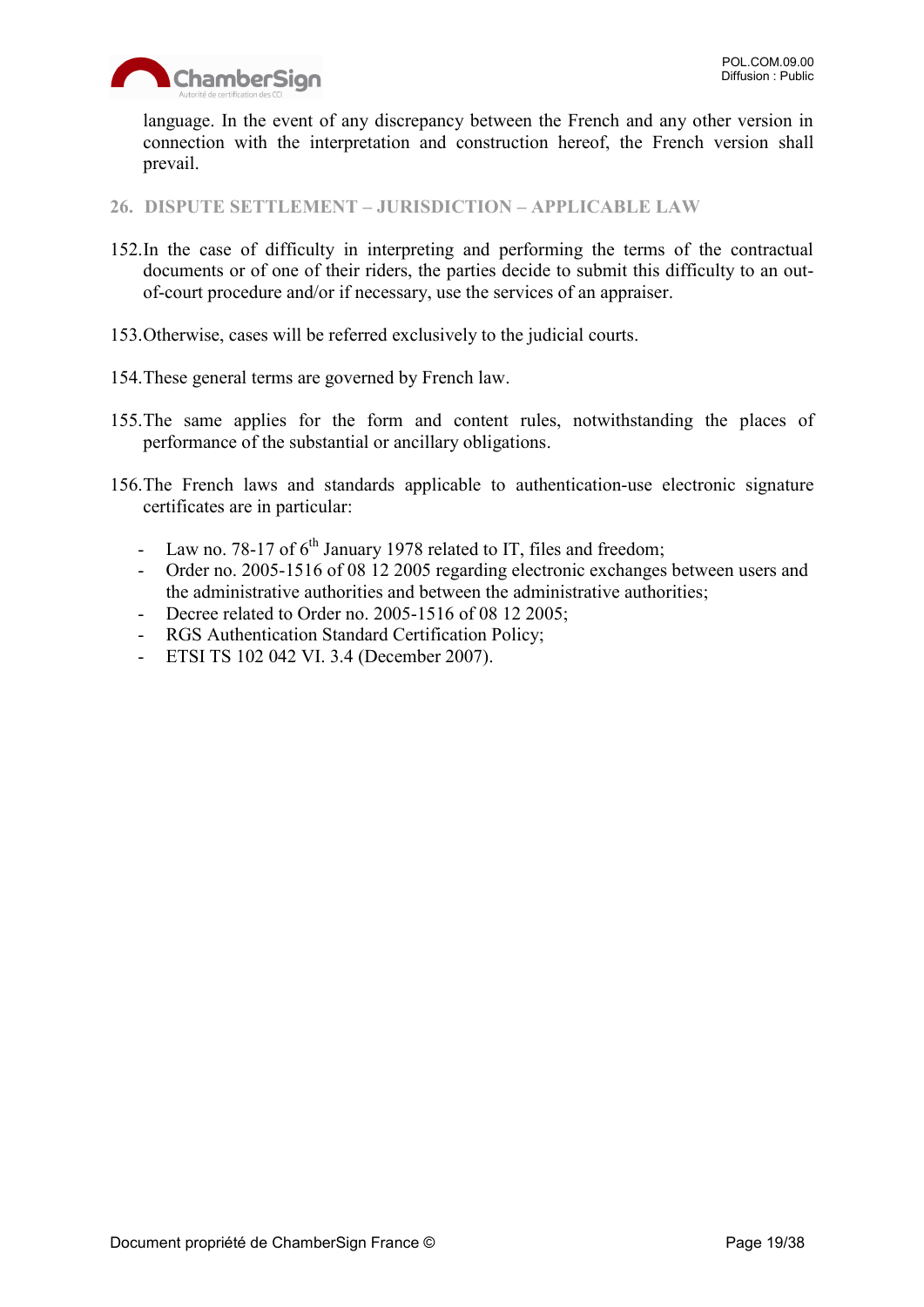

 $\sqrt{ }$ 

| <b>Conditions Générales d'Utilisation</b><br>Audacio identité **<br><b>AC ChamberSign France</b><br><b>ChamberSign France</b> |                                                                                                                                                                                                                                                                                                       |  |  |
|-------------------------------------------------------------------------------------------------------------------------------|-------------------------------------------------------------------------------------------------------------------------------------------------------------------------------------------------------------------------------------------------------------------------------------------------------|--|--|
| <b>ChamberSign</b><br>Autorité de certification de                                                                            |                                                                                                                                                                                                                                                                                                       |  |  |
| Objet du document :                                                                                                           | Ce document est lié à<br>la<br>hiérarchie d'autorités<br>de<br>certification ChamberSign France<br>« AC CHAMBERSIGN FRANCE ».<br>Il a pour objet de définir<br>-le<br>contenu et les modalités<br>d'application<br>des services<br>de<br>certification<br>fournis<br>par<br><b>ChamberSign France</b> |  |  |
| <b>Version</b>                                                                                                                | 00                                                                                                                                                                                                                                                                                                    |  |  |
| Date de diffusion                                                                                                             | 05/11/2012                                                                                                                                                                                                                                                                                            |  |  |
| <b>Type de diffusion</b>                                                                                                      | Public                                                                                                                                                                                                                                                                                                |  |  |

## **VERSION ORIGINALE FRANCAISE**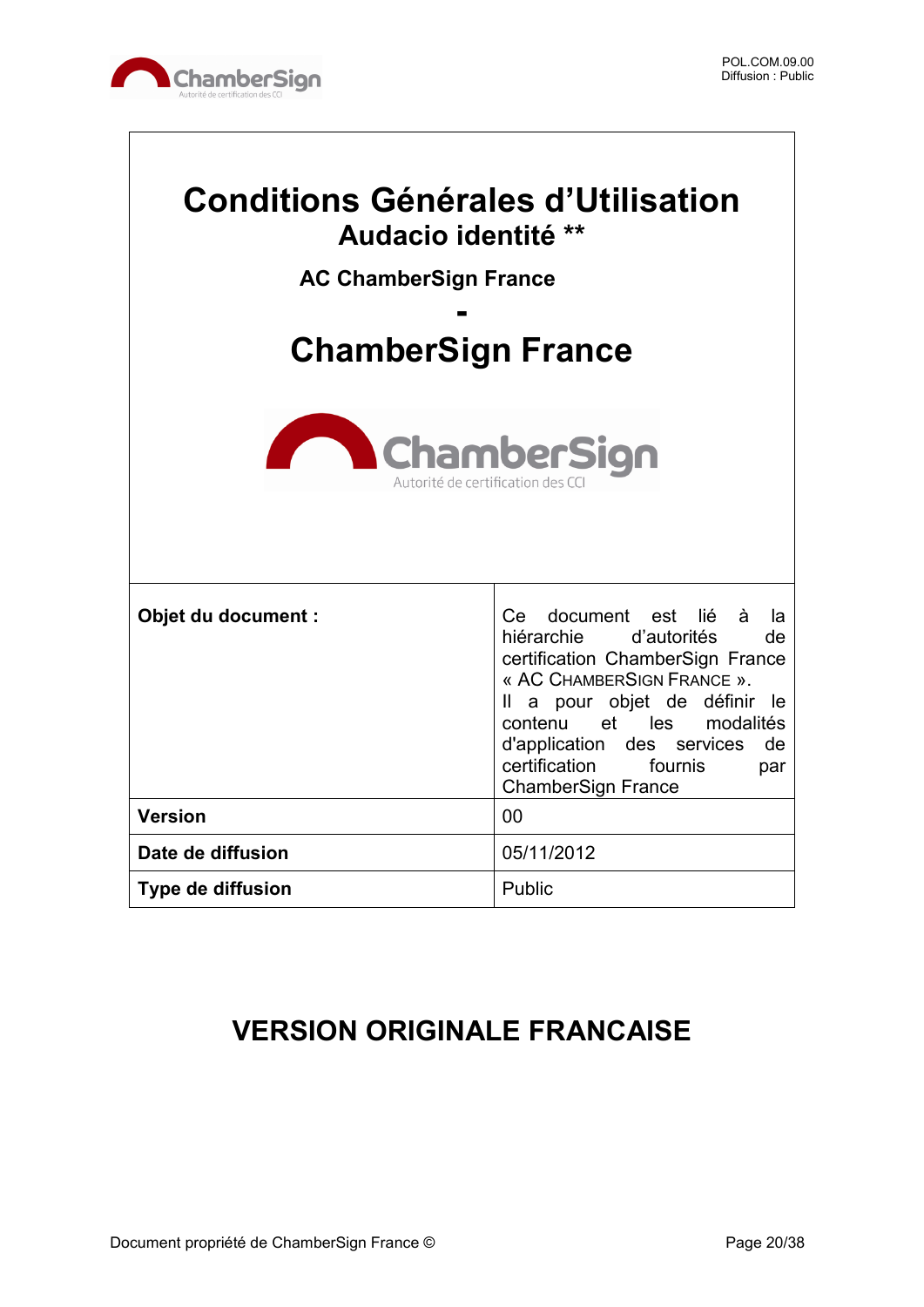

#### TABLE DES MATIERES

#### **VERSION ORIGINALE EN FRANCAIS**

| 1.                                                   | <b>PREAMBULE</b>                                                                                                                                                                                                                                                    | 23                                           |
|------------------------------------------------------|---------------------------------------------------------------------------------------------------------------------------------------------------------------------------------------------------------------------------------------------------------------------|----------------------------------------------|
| 2.                                                   | <b>DEFINITIONS</b>                                                                                                                                                                                                                                                  | 23                                           |
| 3.                                                   | <b>OBJET</b>                                                                                                                                                                                                                                                        | 25                                           |
| 4.                                                   | <b>DUREE - ENTREE EN VIGUEUR</b>                                                                                                                                                                                                                                    | 25                                           |
| 5.                                                   | <b>DEMANDE DE CERTIFICATS ET RENOUVELLEMENT</b>                                                                                                                                                                                                                     | 26                                           |
| 5.1<br>5.2<br>5.3<br>5.4<br>5.5<br>5.6<br>5.7<br>5.8 | ENREGISTREMENT DES DOSSIERS DE DEMANDE DE CERTIFICAT<br><b>VERIFICATION DE LA DEMANDE</b><br><b>REJET DE LA DEMANDE</b><br>DELIVRANCE DU CERTIFICAT<br><b>ACCEPTATION DU CERTIFICAT</b><br><b>ASSISTANCE</b><br><b>RENOUVELLEMENT</b><br>MODIFICATION DU CERTIFICAT | 26<br>26<br>26<br>26<br>27<br>27<br>27<br>28 |
| 6.                                                   | <b>CONDITIONS D'USAGE DES CERTIFICATS ET LIMITES</b>                                                                                                                                                                                                                | 28                                           |
| 7.                                                   | PROCEDURE DE VERIFICATION DES CERTIFICATS                                                                                                                                                                                                                           | 28                                           |
| 8.                                                   | <b>REVOCATION DU CERTIFICAT</b>                                                                                                                                                                                                                                     | 28                                           |
| <u>9.</u>                                            | <b>OBLIGATIONS DE CHAMBERSIGN</b>                                                                                                                                                                                                                                   | 29                                           |
| 10.                                                  | <b>OBLIGATIONS DU PORTEUR</b>                                                                                                                                                                                                                                       | 30                                           |
| 11.                                                  | <b>OBLIGATIONS DES UTILISATEURS DE CERTIFICATS</b>                                                                                                                                                                                                                  | 31                                           |
| 12.                                                  | <b>OBLIGATIONS DU REPRESENTANT LEGAL</b>                                                                                                                                                                                                                            | 32                                           |
| 13.                                                  | <b>PRIX</b>                                                                                                                                                                                                                                                         | 32                                           |
| 14.                                                  | <b>GARANTIES ET LIMITES DE GARANTIES</b>                                                                                                                                                                                                                            | 33                                           |
| 15.                                                  | <b>RESPONSABILITE</b>                                                                                                                                                                                                                                               | 33                                           |
| 16.                                                  | <b>ASSURANCE</b>                                                                                                                                                                                                                                                    | 34                                           |
| 17.                                                  | <b>CONFIDENTIALITE</b>                                                                                                                                                                                                                                              | 35                                           |
| 18.                                                  | PROPRIETE INTELLECTUELLE                                                                                                                                                                                                                                            | 35                                           |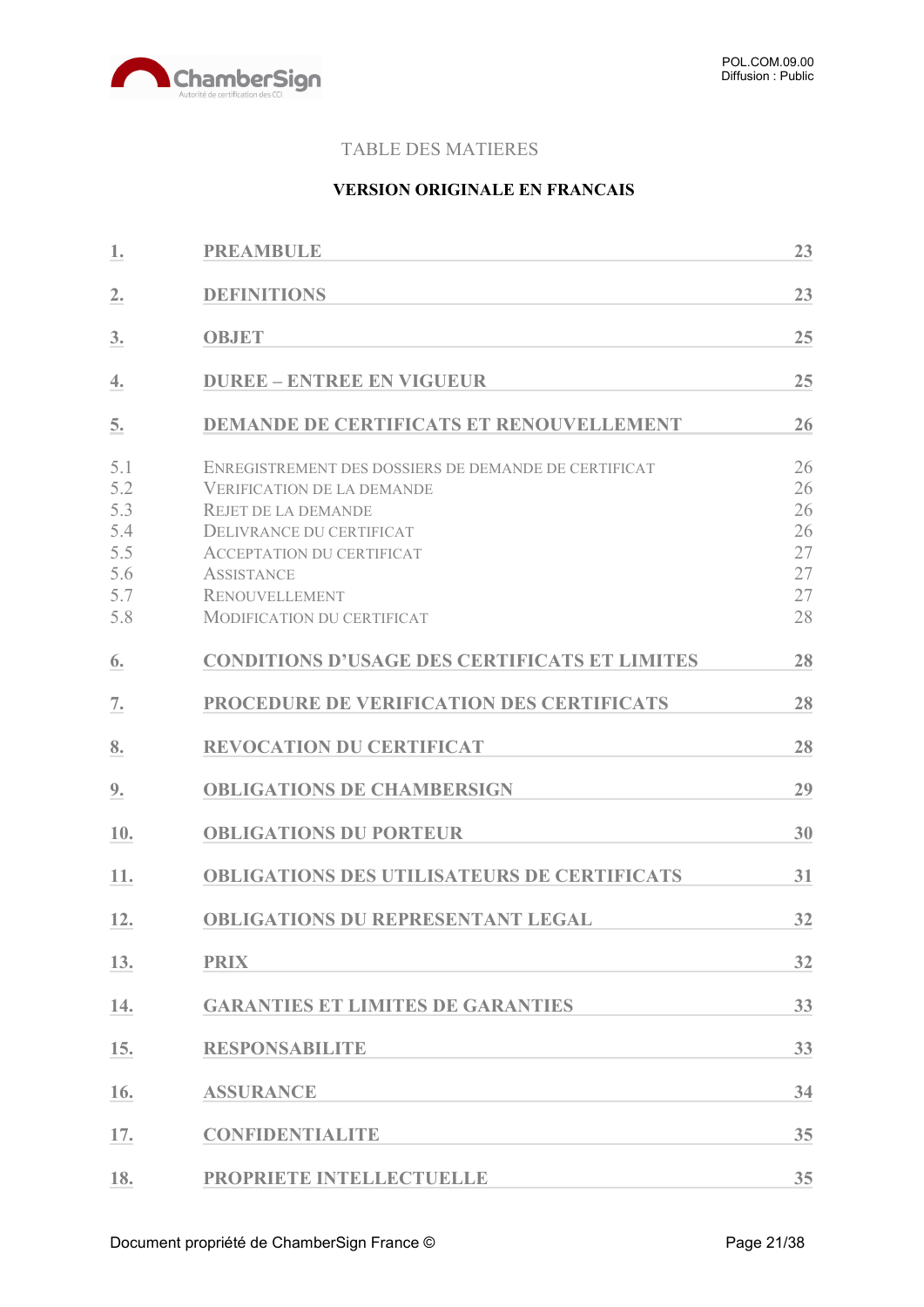|     | ChamberSign<br>Autorité de certification des CCI                          | POL.COM.09.00<br>Diffusion: Public |
|-----|---------------------------------------------------------------------------|------------------------------------|
| 19. | <b>DONNEES A CARACTERE PERSONNEL</b>                                      | 35                                 |
| 20. | <b>RESILIATION DE L'ABONNEMENT</b>                                        | 36                                 |
| 21. | <b>BONNE FOI</b>                                                          | 36                                 |
| 22. | <b>CONSERVATION</b>                                                       | 36                                 |
| 23. | <b>NULLITE</b>                                                            | 37                                 |
| 24. | <b>INTEGRALITE</b>                                                        | 37                                 |
| 25. | <b>LANGAGE - VERSION FAISANT FOI</b>                                      | 37                                 |
| 26. | DES LITIGES - TRIBUNAL COMPETENT<br><b>REGLEMENT</b><br><b>APPLICABLE</b> | <b>LOI</b><br>37                   |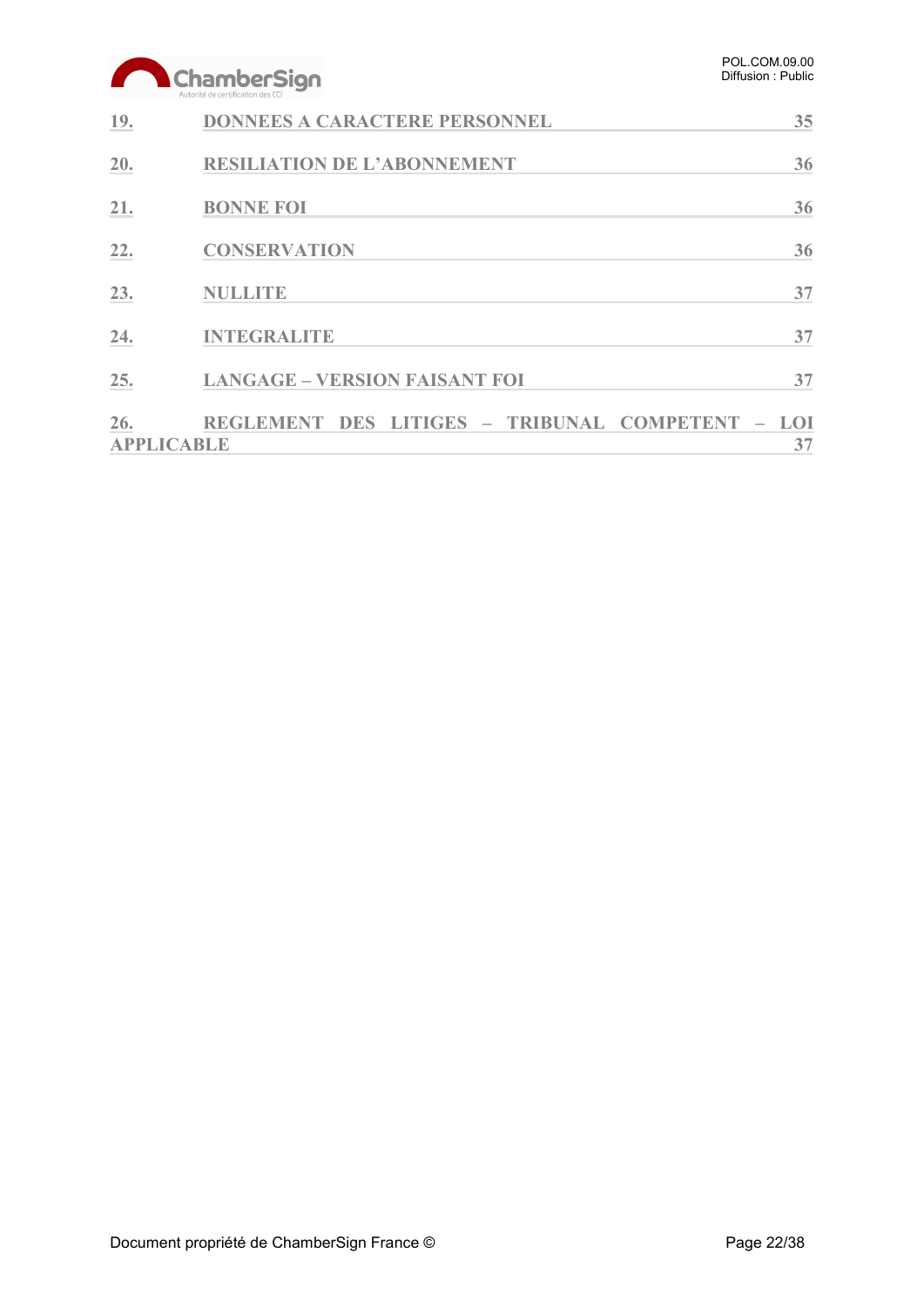

#### <span id="page-22-0"></span>**1. PREAMBULE**

1. ChamberSign France met à la disposition du représentant légal, du porteur et de l'utilisateur du certificat des services de certification.

2. Toute utilisation des services proposés suppose la consultation et l'acceptation sans réserve des présentes conditions générales.

3. Le représentant légal, le porteur et l'utilisateur du certificat reconnaissent avoir lu, compris et approuvé les présentes conditions générales ainsi que la politique de certification du certificat Audacio identité \*\* de l'AC ChamberSign France 1.2.250.1.96.1.7.2.2, acceptent pleinement leur contenu et reconnaissent être liés par la totalité de leurs dispositions.

4. Le représentant légal, le porteur et l'utilisateur du certificat reconnaissent disposer de la compétence et des moyens nécessaires pour utiliser des certificats.

5. L'utilisateur du certificat reconnaît avoir vérifié que la configuration informatique utilisée est parfaitement sécurisée et qu'elle ne contient aucun virus et qu'elle est en parfait état de fonctionnement.

6. Le représentant légal, le porteur et l'utilisateur du certificat reconnaissent avoir pris connaissance de la nature, de la destination et des modalités d'utilisation des certificats et avoir sollicité et obtenu les informations nécessaires pour utiliser les certificats en toute connaissance de cause.

#### <span id="page-22-1"></span>**2. DEFINITIONS**

7. Les termes ci-dessous définis auront entre les parties la signification suivante :

- « application utilisatrice » : services applicatifs utilisant des certificats émis par ChamberSign France pour des besoins d'authentification du porteur ;

- « authentification » : a pour but de vérifier l'identité dont se réclame une personne ou une machine (ci-après désignée « entité »). Généralement, l'authentification est précédée d'une identification, qui permet à cette entité de se faire reconnaître du système au moyen d'un élément dont on l'a doté. En d'autres termes, s'identifier consiste à communiquer une identité préalablement enregistrée, s'authentifier consiste à apporter la preuve de cette identité ;

- « autorité de certification » ou « AC » : personne morale qui, au sein d'un prestataire de service de certification électronique (PSCE) a en charge, au nom et sous la responsabilité de celui-ci, l'application d'une politique de certification et a qualité pour émettre des certificats électroniques au titre de cette politique de certification. Elle est désignée ci-après par les termes « ChamberSign France» ;

- « autorité d'enregistrement déléguée » ou « AED » : intervient uniquement lors de la réalisation du face-à-face avec le porteur et la remise du support de clé ;

**-** « bi-clé » : couple de clés composé d'une clé publique et d'une clé privée, généré dans le cadre d'une infrastructure de type PKI (solutions techniques basées sur la cryptographie à clés publiques) ;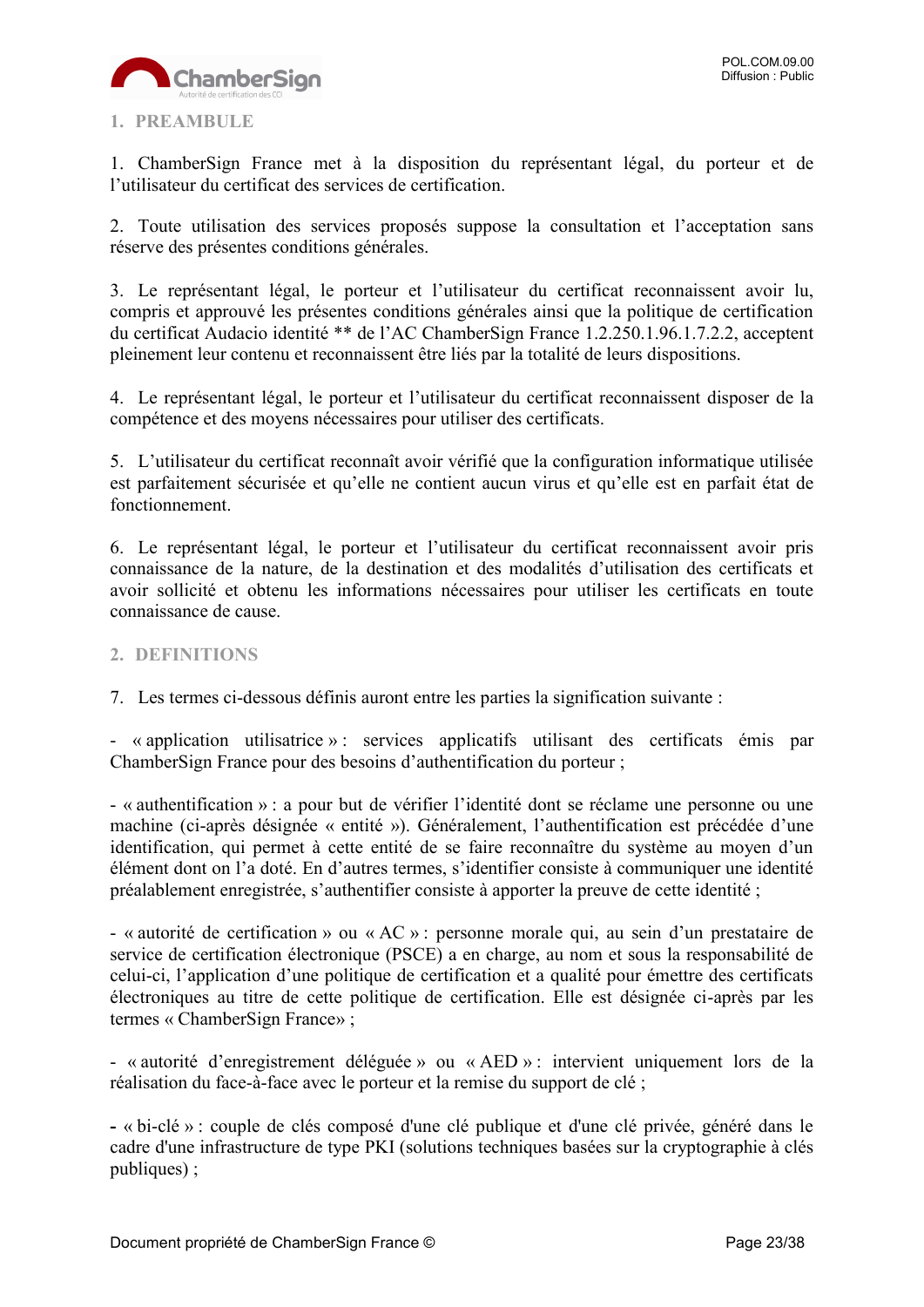

**-** « bureau d'enregistrement » ou « BE » : vérifie les informations d'identification du futur porteur d'un certificat, ainsi qu'éventuellement d'autres attributs spécifiques, avant de transmettre la demande correspondante à la fonction adéquate de l'IGC ;

- « certificat » : fichier électronique attestant qu'une bi-clé appartient au porteur ou à l'élément matériel ou logiciel identifié dans le certificat. Le certificat est signé par l'autorité de certification ;

- « compromission » : divulgation ou suspicion de divulgation ou de perte d'informations confidentielles résultant de la violation d'une mesure de sécurité et conduisant à une possible perte de confidentialité et/ou d'intégrité des données considérées ;

- « déclaration des pratiques de certification **» :** texte définissant les pratiques utilisées par une autorité de certification pour émettre des certificats et plus largement les pratiques de toutes les composantes de l'autorité de certification dans l'ensemble du cycle de vie d'un certificat ; ci-après dénommée « DPC » ;

**-** « données confidentielles » : données strictement personnelles au porteur qui devront être impérativement gardées secrètes et qui sont : la clé privée du certificat, le code de retrait et le code d'activation de la clé privée ;

- « entité » : autorité administrative ou entreprise au sens le plus large, c'est-à-dire également les personnes morales de droit privé de type associations ;

- « infrastructure de gestion des clés » : ensemble de composantes, fonctions et procédures dédiées à la gestion de clés cryptographiques et de leurs certificats utilisés par des services de confiance ; ci-après dénommée « IGC » ;

- « LAR » : liste des certificats d'autorité de certification révoqués ;

- «LCR » : liste des certificats révoqués ;

- « mandataire de certification » : personne désignée par le représentant légal de l'entité cliente aux fins de recueillir les pièces des dossiers de demande de certificats, de réaliser la reconnaissance en face à face avec les porteurs et d'effectuer les demandes de révocation des certificats ;

- « OID » : numéro d'identifiant objet identifiant la politique de certification de l'autorité de certification ;

**-** « politique de certification » : ensemble de règles, identifié par un nom (OID), définissant les exigences auxquelles ChamberSign France se conforme dans le cadre des présentes et indiquant l'applicabilité d'un certificat à une communauté particulière et/ou à une classe d'applications avec des exigences de sécurité communes ; ci-après dénommée « PC » ;

**-** « porteur » **:** personne physique identifiée dans le certificat et qui est le détenteur de la clé privée correspondant à la clé publique qui est dans ce certificat ;

**-** « révocation » **:** action effectuée par le porteur, le mandataire, un représentant légal de l'entité ou ChamberSign France qui a pour but l'extinction de la validité du certificat. Cette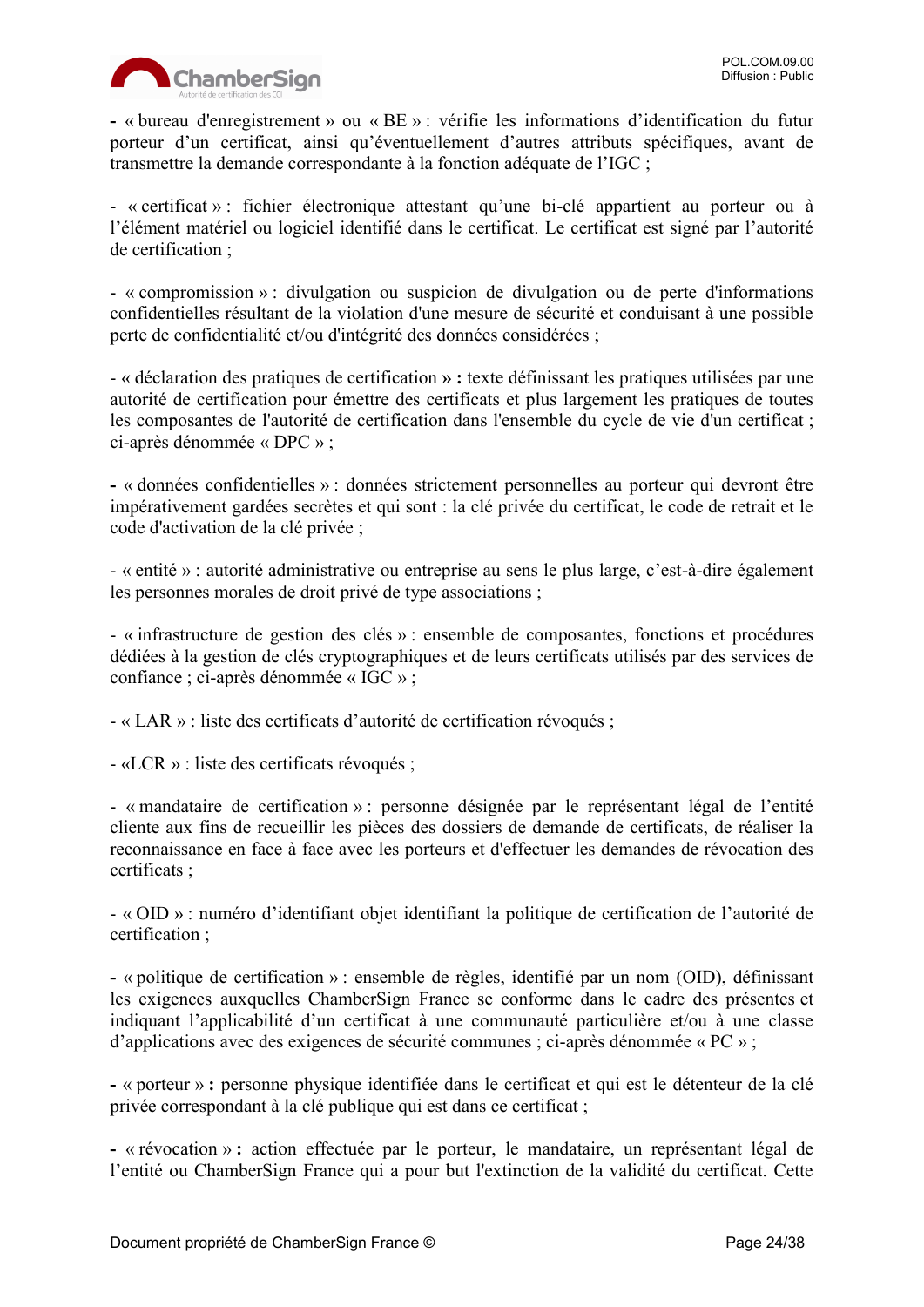

action peut être effectuée suite à un changement des informations contenues dans le certificat ou en cas de compromission. De fait, un certificat qui a fait l'objet d'une révocation est inscrit sur la LCR (liste des certificats révoqués) ;

**-** « utilisateur du certificat » : entité ou personne physique qui reçoit un certificat et qui s'y fie pour vérifier une valeur d'authentification provenant du porteur du certificat.

#### <span id="page-24-0"></span>**3. OBJET**

8. Les présentes conditions générales ont pour objet de définir le contenu et les modalités d'application des services de certification fournis par ChamberSign France en tant qu'autorité de certification aux porteurs, représentant légal, AED et mandataire de certification, ainsi que de préciser les engagements et obligations de ces différents acteurs.

<span id="page-24-1"></span>**4. DUREE – ENTREE EN VIGUEUR**

9. Les présentes conditions générales d'utilisation sont opposables au représentant légal, au porteur et au mandataire de certification, le cas échéant, dès leur acceptation par ces derniers. Ils se portent forts du respect de ces conditions générales par l'utilisateur du certificat.

10. Les présentes conditions générales sont opposables pendant toute la durée de mise en ligne des services, sans préjudice de leurs éventuelles mises à jour.

11. ChamberSign France s'engage à communiquer au représentant légal, au porteur et au mandataire de certification, le cas échéant, les nouvelles conditions générales d'utilisation.

12. Toute utilisation des services par le représentant légal, le porteur et le mandataire après les modifications des conditions générales vaut acceptation par ces derniers des nouvelles conditions générales.

13. Les conditions générales d'utilisation entrent en vigueur à leur signature.

14. La fourniture des services de certification est subordonnée au paiement du prix convenu.

15. Les conditions générales d'utilisation sont conclues pour une durée de trois ans.

16. Les présentes conditions générales d'utilisation sont reconductibles automatiquement une fois, pour une durée de trois ans.

17. En cas de non reconduction ou lorsque l'entité cliente ne s'est pas acquittée du prix de renouvellement, les présentes conditions générales sont résiliées de plein droit.

18. Les certificats ne sont alors plus utilisables et font l'objet d'une révocation par ChamberSign France après information de l'entité cliente.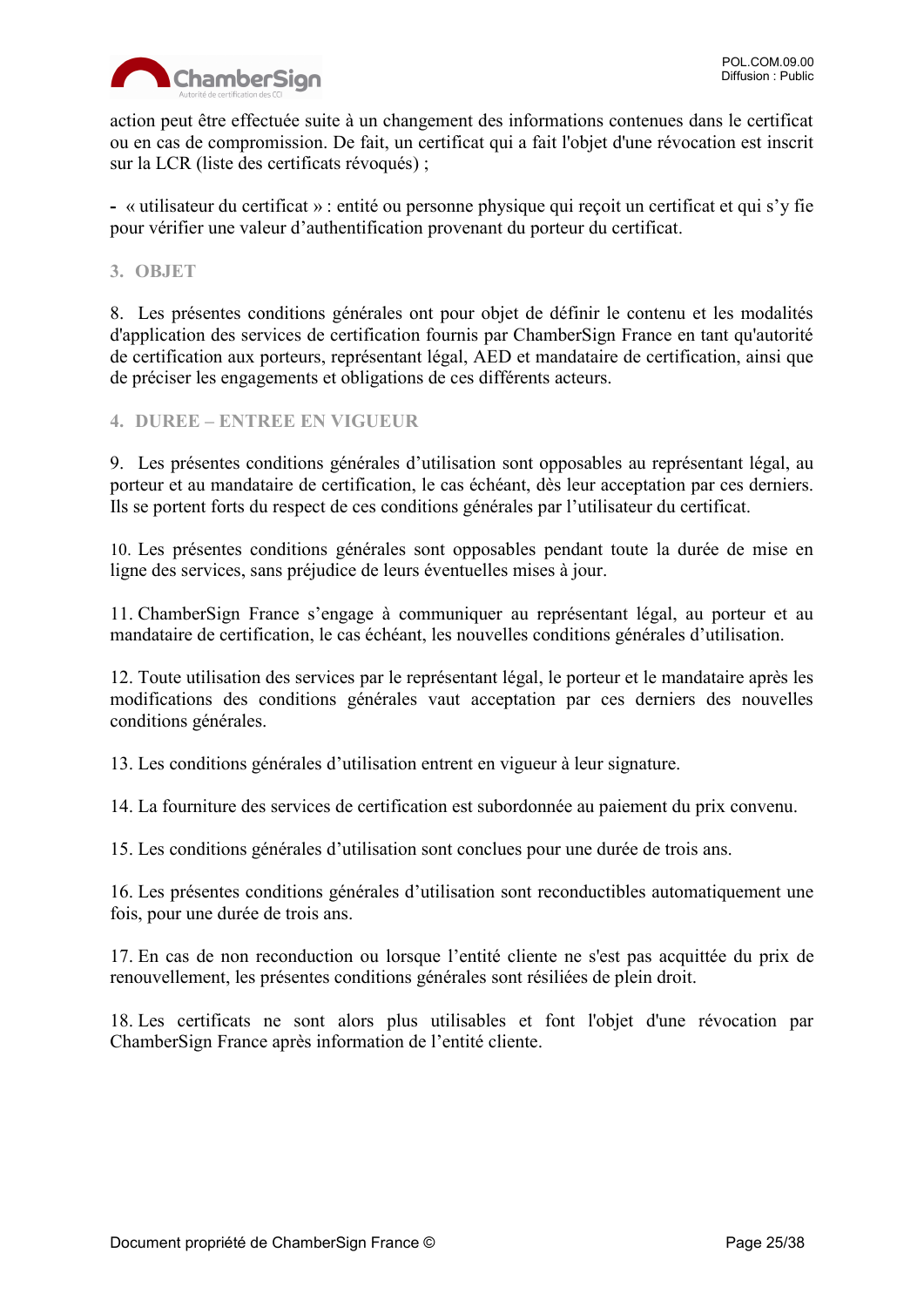

#### <span id="page-25-0"></span>**5. DEMANDE DE CERTIFICATS ET RENOUVELLEMENT**

<span id="page-25-1"></span>**5.1 ENREGISTREMENT DES DOSSIERS DE DEMANDE DE CERTIFICAT**

19. Le dossier de demande de certificat déposé auprès de ChamberSign France comprend au moins les éléments suivants :

- une demande de certificat écrite signée, et datée de moins de trois mois, par le futur porteur et, s'il est différent, par le représentant légal ou son délégataire ou le mandataire de certification ;
- un document officiel d'identité en cours de validité du futur porteur comportant une photographie d'identité présenté à ChamberSign France qui en conserve une copie ;
- un document officiel d'identité en cours de validité du signataire de la demande comportant une photographie d'identité présenté à ChamberSign France qui en conserve une copie ;
- les conditions générales d'utilisation signées.

20. Le porteur ou le représentant légal de l'entité ainsi que le mandataire peuvent faire une demande de certificat en remplissant le formulaire de demande de certificat sur le site Internet de ChamberSign France : [www.chambersign.fr.](http://www.chambersign.fr/)

21. Ils envoient ensuite les pièces justificatives nécessaires par courrier ou se présentent directement au bureau d'enregistrement.

22. Les pièces justificatives à joindre lors d'une demande initiale de certificat sont précisées par le formulaire d'abonnement.

<span id="page-25-2"></span>**5.2 VERIFICATION DE LA DEMANDE**

23. Le bureau d'enregistrement réalise les opérations suivantes :

- vérifie et valide l'identité du futur porteur ;
- vérifie la cohérence des justificatifs présentés ;
- s'assure que le futur porteur a pris connaissance des modalités applicables pour l'utilisation du certificat déterminées par les présentes.

<span id="page-25-3"></span>**5.3 REJET DE LA DEMANDE**

24. En cas de pièces manquantes et après relance quant à la communication de ces pièces, le bureau d'enregistrement se réserve le droit de rejeter la demande de certificat.

25. Il en informe le porteur, le mandataire de certification ou le représentant légal de l'entité.

<span id="page-25-4"></span>**5.4 DELIVRANCE DU CERTIFICAT**

26. Après authentification de l'origine et vérification de l'intégrité de la demande provenant du bureau d'enregistrement, ChamberSign France génère le certificat, la bi-clé du porteur, son dispositif d'authentification, les codes d'activation…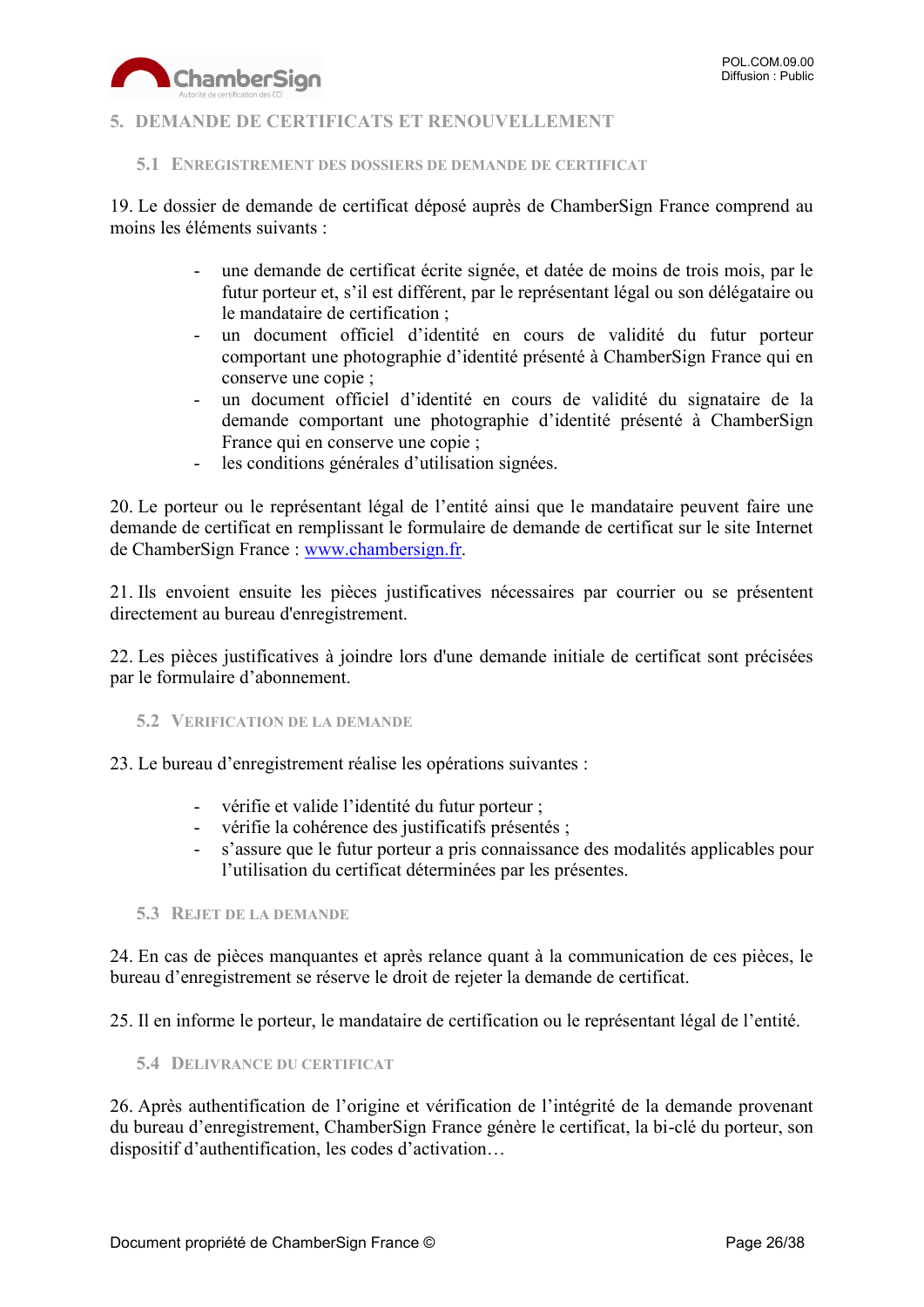

27. Chaque demande de certificat fait l'objet d'un face à face du porteur avec un BE, un agent de l'AED ou le mandataire de certification.

28. La procédure de reconnaissance en face à face peut être effectuée le cas échéant, auprès d'un représentant de ChamberSign France habilité à cet effet lors d'un déplacement de celui-ci auprès du porteur, notamment à l'occasion de l'exécution d'une formation à la signature électronique dispensée par ChamberSign France.

29. La disponibilité des certificats émis par ChamberSign France à l'issue de la procédure d'enregistrement donne lieu à l'émission d'un avis de mise à disposition sous forme de message électronique à l'attention du porteur qui devra suivre les indications décrites dans ledit message pour en effectuer le retrait.

30. Pour les certificats confinés sur des supports physiques (clés USB), le retrait des supports physiques et des certificats ChamberSign France s'effectue auprès du BE, de l'AED, du mandataire de certification ou auprès d'une personne désignée par ChamberSign France. Ces certificats sont générés sur des supports Gemalto MultiApp ID IAS ECC.

31. Le porteur doit retirer son certificat à compter du message l'informant de la mise à disposition. ChamberSign France se réserve le droit de ne pas donner suite à la procédure de délivrance du certificat si le porteur ne s'est pas présenté pour retirer son certificat 2 mois après ledit message.

#### <span id="page-26-0"></span>**5.5 ACCEPTATION DU CERTIFICAT**

32. ChamberSign France est informée du retrait de chaque certificat. Le porteur doit tester son certificat au moyen du service prévu à cet effet sur le site internet de ChamberSign France.

33. Le porteur est tenu d'avertir ChamberSign France de toute inexactitude ou défaut de Certificat dans les sept jours ouvrés consécutifs au retrait du Certificat, afin que celui-ci soit révoqué et qu'un autre lui soit fourni.

34. Le porteur est réputé avoir testé et accepté son certificat dès lors qu'un délai de 2 mois après le retrait du Certificat est dépassé ou s'il a utilisé son certificat.

#### <span id="page-26-1"></span>**5.6 ASSISTANCE**

35. Afin d'accompagner le porteur, une notice technique d'utilisation du certificat lui est délivrée au moment du face à face et une assistance téléphonique ou hot line est mise à sa disposition au 08 92 23 02 52 (0,34 Euros TTC la minute France Métropolitaine uniquement) de 9 heures à 12 heures et de 14h à 17h, les jours ouvrés.

36. Un tutoriel ainsi qu'une foire aux questions sont disponibles sur le site internet de ChamberSign France à l'adresse suivante : [http://www.chambersign.fr.](http://www.chambersign.fr/)

#### <span id="page-26-2"></span>**5.7 RENOUVELLEMENT**

37. Le renouvellement d'un certificat en fin de validité implique le renvoi des pièces justificatives qui ne sont plus valables ou qui ont subi des modifications, conformément au formulaire d'abonnement. Tout porteur est averti par message électronique de l'arrivée à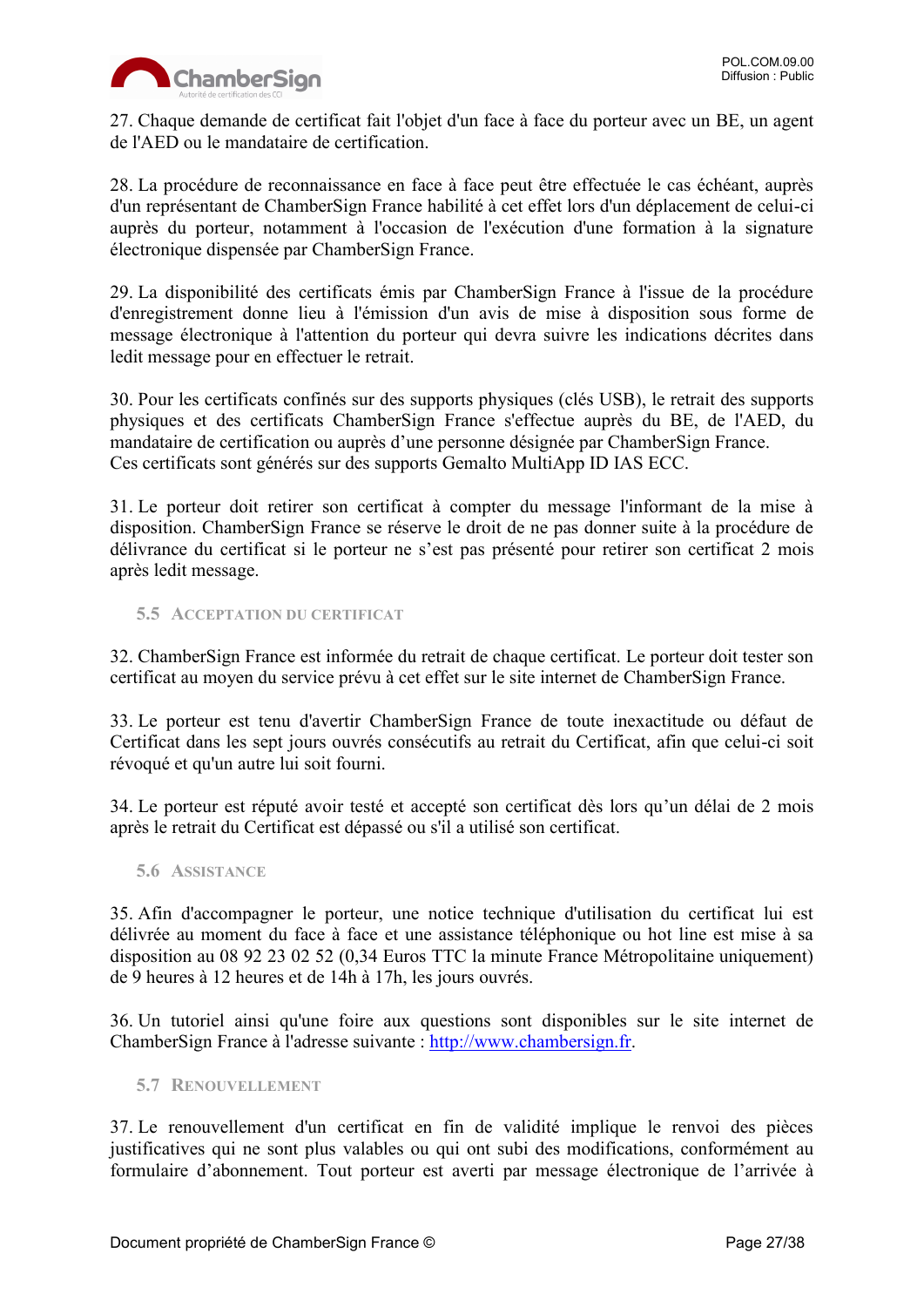

expiration de son certificat. S'il souhaite le renouveler, il formule une demande de renouvellement avant la date d'expiration sur le site Internet de ChamberSign France.

38. Le renouvellement d'un certificat implique seulement un changement des dates de validité mais non des autres informations qui restent identiques au précédent certificat.

39. Le renouvellement du certificat implique un renouvellement de la bi-clé correspondante.

<span id="page-27-0"></span>**5.8 MODIFICATION DU CERTIFICAT**

40. La modification d'un certificat correspond à des modifications d'informations sans changement de la clé publique. ChamberSign France ne procède à aucune modification d'un certificat ; en cas de modification des informations contenues dans le certificat, une nouvelle demande de certificat doit être faite, selon les modalités définies par les paragraphes 72 et 91 des présentes CGU.

<span id="page-27-1"></span>**6. CONDITIONS D'USAGE DES CERTIFICATS ET LIMITES**

41. L'utilisation de la clé privée du porteur et du certificat doit rester strictement limitée aux services d'authentification électronique.

42. Les certificats ne doivent pas être utilisés à des fins personnelles.

#### <span id="page-27-2"></span>**7. PROCEDURE DE VERIFICATION DES CERTIFICATS**

43. ChamberSign France s'engage à mettre à disposition un service de consultation sur son site internet [www.chambersign.fr](http://www.chambersign.fr/) permettant de vérifier la validité des certificats qu'elle a émis.

44. Ce service est disponible 24h/24.

45. Les informations mises à disposition de l'utilisateur du certificat par ChamberSign lui permettent de vérifier et de valider, préalablement à son utilisation, le statut d'un certificat et de l'ensemble de la chaîne de certification correspondante, c'est-à-dire de vérifier les signatures des certificats de la chaîne, les signatures garantissant l'origine et l'intégrité des LCR / LAR.

#### <span id="page-27-3"></span>**8. REVOCATION DU CERTIFICAT**

46. Le Certificat pourra être révoqué à tout moment soit par fax, soit par lettre recommandée avec demande d'avis de réception auprès du BE, soit en ligne à partir du site Internet suivant : [www.chambersign.fr.](http://www.chambersign.fr/)

47. Un certificat peut être révoqué notamment pour les causes suivantes :

- modification d'une information contenue dans le certificat ;
- informations inexactes fournies dans le dossier d'enregistrement ;
- non-paiement du prix du certificat par le représentant légal ou le porteur ;
- compromission possible ou avérée de la clé privée du porteur ;
- non-respect par le porteur des règles d'utilisation du certificat ;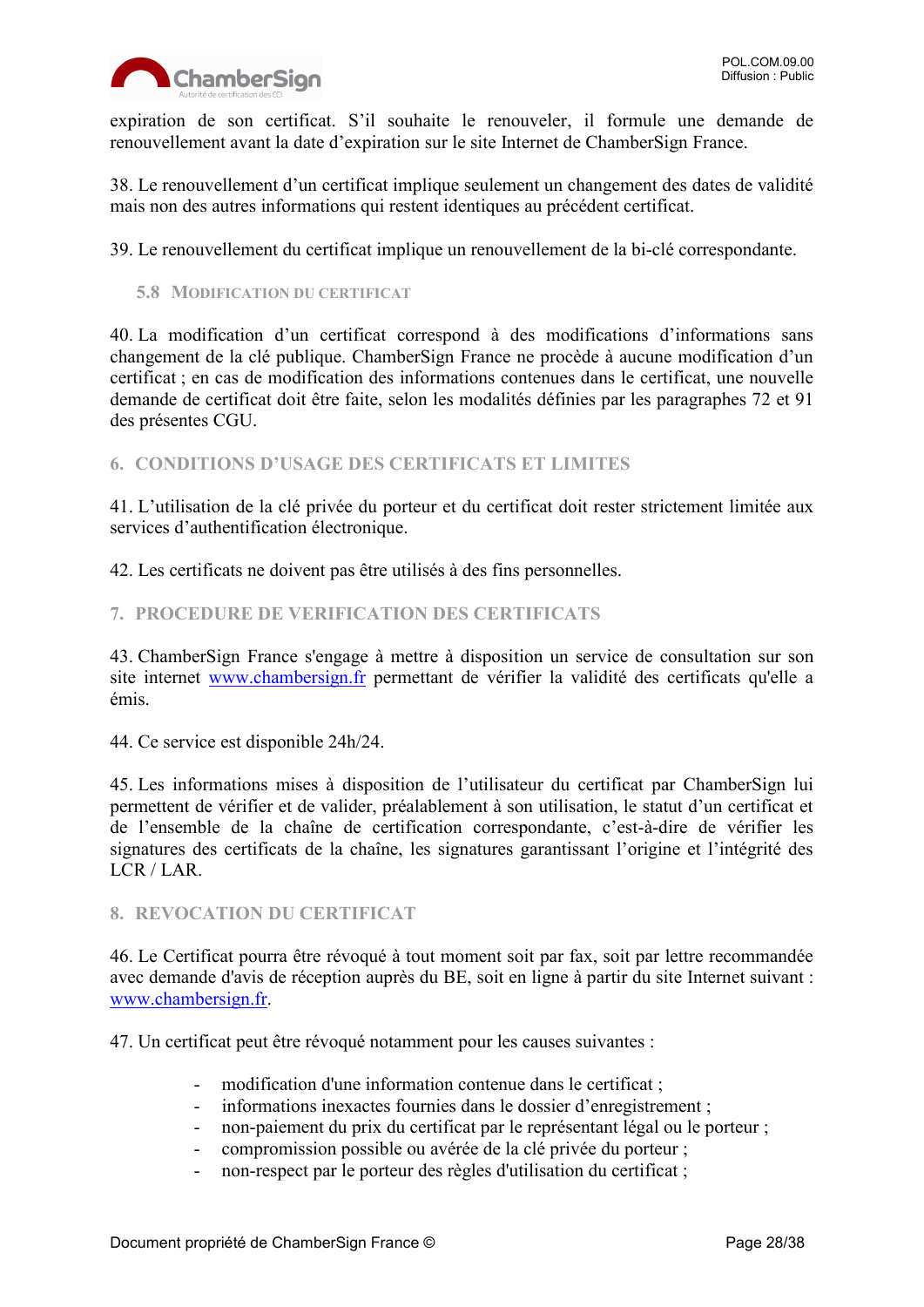

- non-respect par le porteur et/ou, le cas échéant, le mandataire de certification ou l'entité des obligations de la PC de ChamberSign France ;
- réalisations d'opérations frauduleuses ;
- résiliation de l'abonnement ;
- demande de révocation du certificat ;
- départ, mutation, décès du porteur ;
- cession ou cessation d'activité de l'entité du porteur.

48. La demande de révocation peut émaner des personnes suivantes :

- le porteur ;
- le mandataire de certification ;
- un représentant légal de l'entité ;
- ChamberSign France.

49. Lorsque plusieurs certificats sont stockés sur le même support par le porteur, le porteur doit révoquer l'ensemble de ces certificats.

50. La demande de révocation peut être effectuée 24h/24 sur le site Internet de ChamberSign France.

51. La demande de révocation fait l'objet d'une procédure de vérification des informations relatives au demandeur et de son autorité par rapport au certificat.

52. Le porteur reçoit une confirmation par e-mail de cette révocation.

53. Le porteur reconnaît et accepte que toute utilisation du certificat après avoir eu connaissance de la survenance d'un des événements susmentionnés, soit à ses risques et périls, sans préjudice de toute action en responsabilité que ChamberSign France se réserve le droit d'exercer contre le porteur.

#### <span id="page-28-0"></span>**9. OBLIGATIONS DE CHAMBERSIGN**

54. ChamberSign France attribue à sa PC un OID qui est porté dans les certificats correspondants qu'elle s'engage à faire évoluer en cas d'évolution de sa PC.

55. Elle s'engage au contrôle par le Bureau d'Enregistrement de l'identification du Porteur, du Représentant Légal et le cas échéant, du Mandataire de Certification se présentant pour obtenir un Certificat de signature.

56. ChamberSign France s'engage à réaliser les prestations de certification selon les modalités et dans les limites des présentes conditions générales.

57. ChamberSign France s'engage à démontrer aux utilisateurs de ses certificats qu'elle a émis un certificat pour un porteur donné et que ce porteur a accepté le certificat.

58. Elle s'engage à tout mettre en oeuvre pour créer et émettre des certificats contenant des informations réputées exactes.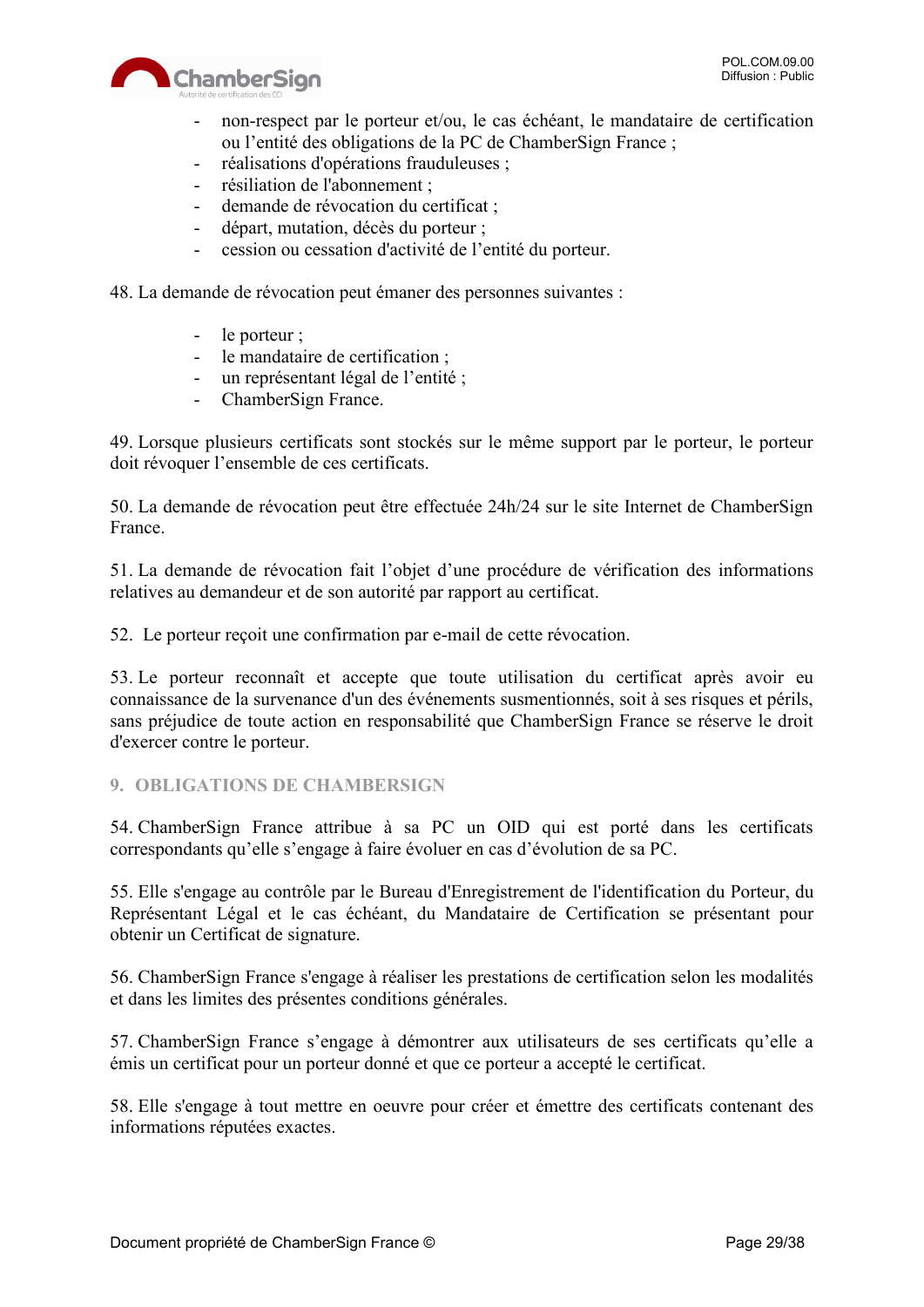

59. Pour cela, ChamberSign France s'engage à s'assurer que le dossier de demande de certificat est complet, que les pièces fournies sont apparemment conformes.

60. Elle s'engage à ce que le certificat électronique soit délivré au porteur dans un délai de 48 heures à compter de la remise d'un dossier complet au bureau d'enregistrement.

61. Elle s'engage à établir, par l'émission d'un certificat, un lien entre l'identité d'une personne et les informations contenues dans ledit certificat.

62. Dans l'hypothèse où le représentant légal aurait recours aux services d'un délégataire, le Bureau d'Enregistrement s'engage à effectuer le contrôle de l'identité du délégataire et la vérification de l'existence du contrat de mandat entre le représentant légal et le délégataire.

63. ChamberSign France prend toutes les mesures raisonnables pour s'assurer que les porteurs sont au courant de leurs droits et obligations concernant l'utilisation et la gestion des clés, des certificats et de l'équipement et des logiciels utilisés aux fins de l'IGC.

64. ChamberSign France prend les dispositions nécessaires pour couvrir ses responsabilités liées à ses opérations et/ou activités et posséder la stabilité financière et les ressources exigées pour fonctionner en conformité avec la PC.

65. ChamberSign France a un devoir général de surveillance quant à la sécurité et l'intégrité des certificats délivrés par elle-même ou l'une de ses composantes.

66. ChamberSign France s'engage sur le bon fonctionnement des certificats qu'elle délivre.

#### <span id="page-29-0"></span>**10. OBLIGATIONS DU PORTEUR**

67. Le porteur s'engage à fournir toutes informations utiles, exactes et à jour pour la création et la gestion des certificats pendant toute la durée du contrat.

68. Le porteur est garant de l'exactitude des informations fournies et de l'exhaustivité des pièces justificatives nécessaires, à l'enregistrement conformément à l'article Demande de certificats et renouvellement des présentes conditions générales.

69. Il reconnaît et accepte que les informations fournies à ce titre soient conservées et utilisées par ChamberSign France pour gérer les certificats dans les conditions prévues par la loi et en particulier celles relatives à la protection des données personnelles.

70. Le porteur informe ChamberSign France de toute modification concernant les informations contenues dans son certificat.

71. ChamberSign France se réserve la faculté de procéder à des vérifications aléatoires concernant l'actualité des informations contenues dans le certificat.

72. Les modifications concernant les informations contenues dans le certificat doivent être adressées par courrier avec les pièces justificatives requises au BE de rattachement, dans un délai de 30 jours à compter de leur survenance. A défaut, ChamberSign France se réserve le droit, le délai écoulé, de révoquer le Certificat (ou résilier les conditions générales d'utilisation).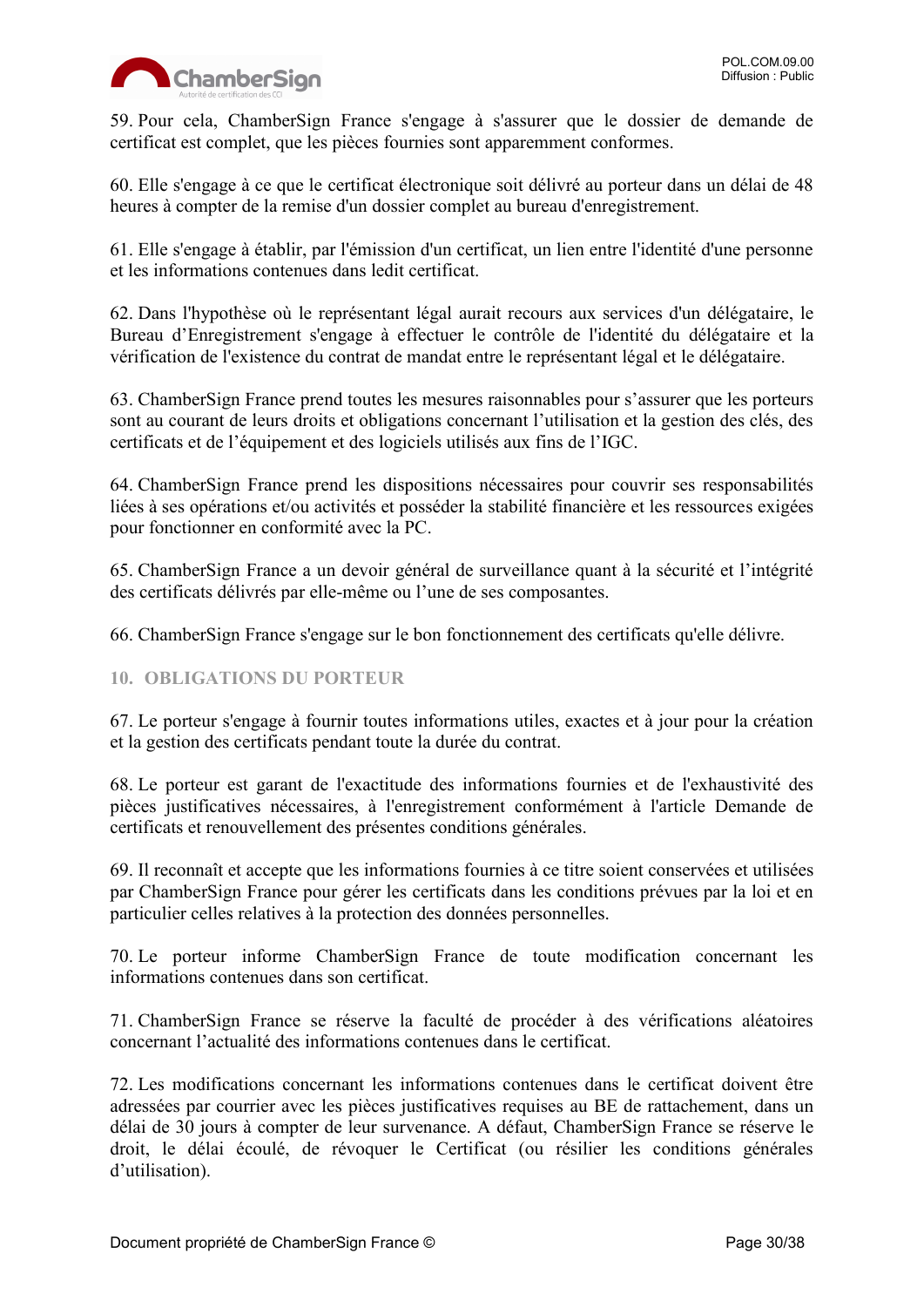

73. Le porteur reconnaît être informé des conditions d'installation des certificats de ChamberSign France. En particulier, le certificat fait l'objet d'un tutoriel disponible sur le site Internet de ChamberSign France.

74. Le porteur choisit le matériel et les logiciels offrant une sécurité en adéquation avec ses besoins pour l'installation et la protection des certificats et des supports physiques.

75. Le porteur s'engage à respecter les usages autorisés des bi-clés et des certificats.

76. Le porteur protège sa clé privée par des moyens appropriés à son environnement.

77. Le porteur protège ses données d'activation et, le cas échéant, les met en œuvre.

78. Le porteur protège l'accès à sa base de certificats.

79. Le porteur respecte les conditions d'utilisation de sa clé privée et du certificat correspondant.

80. Le porteur doit faire, sans délai, une demande de révocation de son certificat auprès du Bureau d'Enregistrement ou sur le site [www.chambersign.fr,](http://www.chambersign.fr/) en cas de compromission ou de suspicion de compromission de sa clé privée (ou de ses données d'activations).

81. Le porteur s'engage à ne pas délivrer le certificat qui lui est attribué ni les codes de protection de ce certificat.

82. Le porteur est informé que les informations personnelles d'identité pourront être utilisées comme éléments d'authentification lors de la demande de révocation.

<span id="page-30-0"></span>**11. OBLIGATIONS DES UTILISATEURS DE CERTIFICATS**

83. Les utilisateurs de certificat s'engagent à respecter les stipulations des présentes conditions générales.

84. Les utilisateurs de certificats vérifient et respectent l'usage pour lequel un certificat a été émis.

85. Les utilisateurs de certificats contrôlent que le certificat émis par ChamberSign France est référencé au niveau de sécurité et pour le service de confiance requis par l'application.

86. Pour chacun des certificats de la chaîne de certification, du certificat du porteur jusqu'à l'autorité de certification racine, les utilisateurs vérifient l'état du certificat et notamment la signature numérique de ChamberSign France, émettrice du certificat considéré, et contrôlent la validité de ce certificat.

87. Les utilisateurs de certificats vérifient et respectent les obligations des utilisateurs de certificats exprimés dans la PC applicable.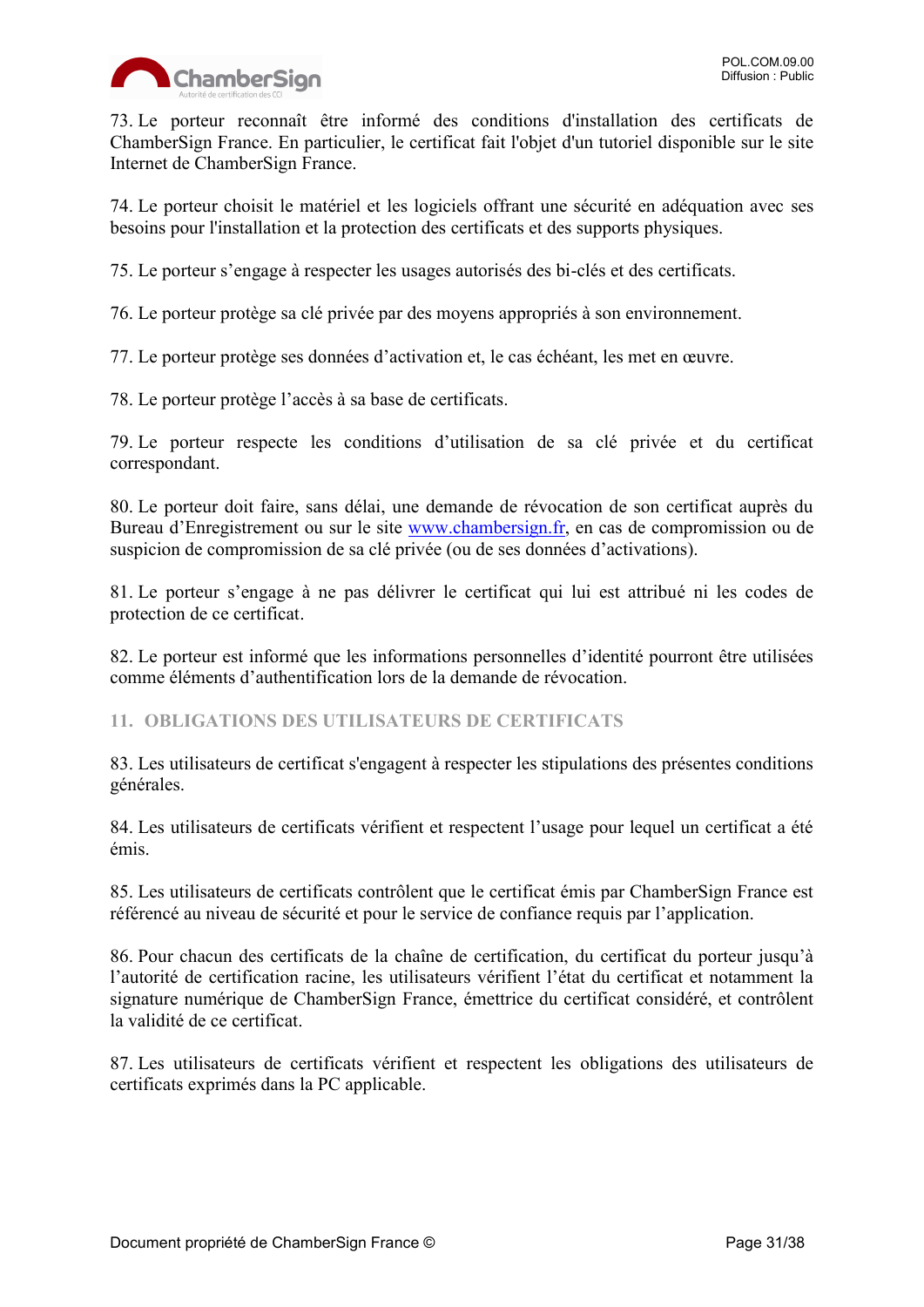

#### <span id="page-31-0"></span>**12. OBLIGATIONS DU REPRESENTANT LEGAL**

88. Le représentant légal s'engage à respecter les stipulations des présentes conditions générales.

89. Le représentant légal est responsable de la gestion des certificats délivrés à ses employés ou agents dans le cadre du contrat d'abonnement de façon, et s'engage à faire en sorte que tout porteur de certificat délivré dans le cadre de ce contrat d'abonnement respecte les obligations qui y sont afférentes et qu'aucune fraude ou erreur n'est commise. A ce titre, le représentant légal s'assure notamment que le porteur :

- n'utilise pas les certificats à des fins personnelles ;
- communique les informations utiles à la création du certificat et les éventuelles modifications pendant toute la durée du contrat d'abonnement ;
- respecte la procédure de révocation décrite à l'article Révocation ;
- conserve secrètes et de manière sécurisée, les données confidentielles et le support physique du certificat.

90. Le représentant légal s'engage à fournir toutes informations utiles, exactes et à jour pour la création et la gestion des certificats pendant toute la durée du contrat.

91. Les modifications concernant les informations contenues dans le certificat doivent être adressées par courrier avec les pièces justificatives requises au BE de rattachement, dans un délai de 30 jours à compter de leur survenance. A défaut, ChamberSign France se réserve le droit, le délai écoulé, de révoquer le Certificat (ou résilier le contrat d'abonnement).

92. Le représentant légal est garant de l'exactitude des informations fournies et de l'exhaustivité des pièces justificatives nécessaires, à l'enregistrement conformément à l'article Demande de certificats et Renouvellement des présentes conditions générales.

93. Il reconnaît et accepte que les informations fournies à ce titre soient conservées et utilisées par ChamberSign France pour gérer les certificats dans les conditions prévues par la loi et en particulier celles relatives à la protection des données personnelles.

94. Le représentant légal reconnaît être informé des conditions d'installation des certificats de ChamberSign France. En particulier, le certificat fait l'objet d'un tutoriel disponible sur le site Internet de ChamberSign France.

95. Le représentant légal choisit le matériel et les logiciels offrant une sécurité en adéquation avec leurs besoins pour l'installation et la protection des certificats et des supports physiques.

#### <span id="page-31-1"></span>**13. PRIX**

96. Le prix du service de certification est déterminé dans les conditions tarifaires émises par ChamberSign France.

97. Les modes de règlement acceptés sont les suivants :

- \* Carte bleue ;
- \* Virement ;
- \* Chèque.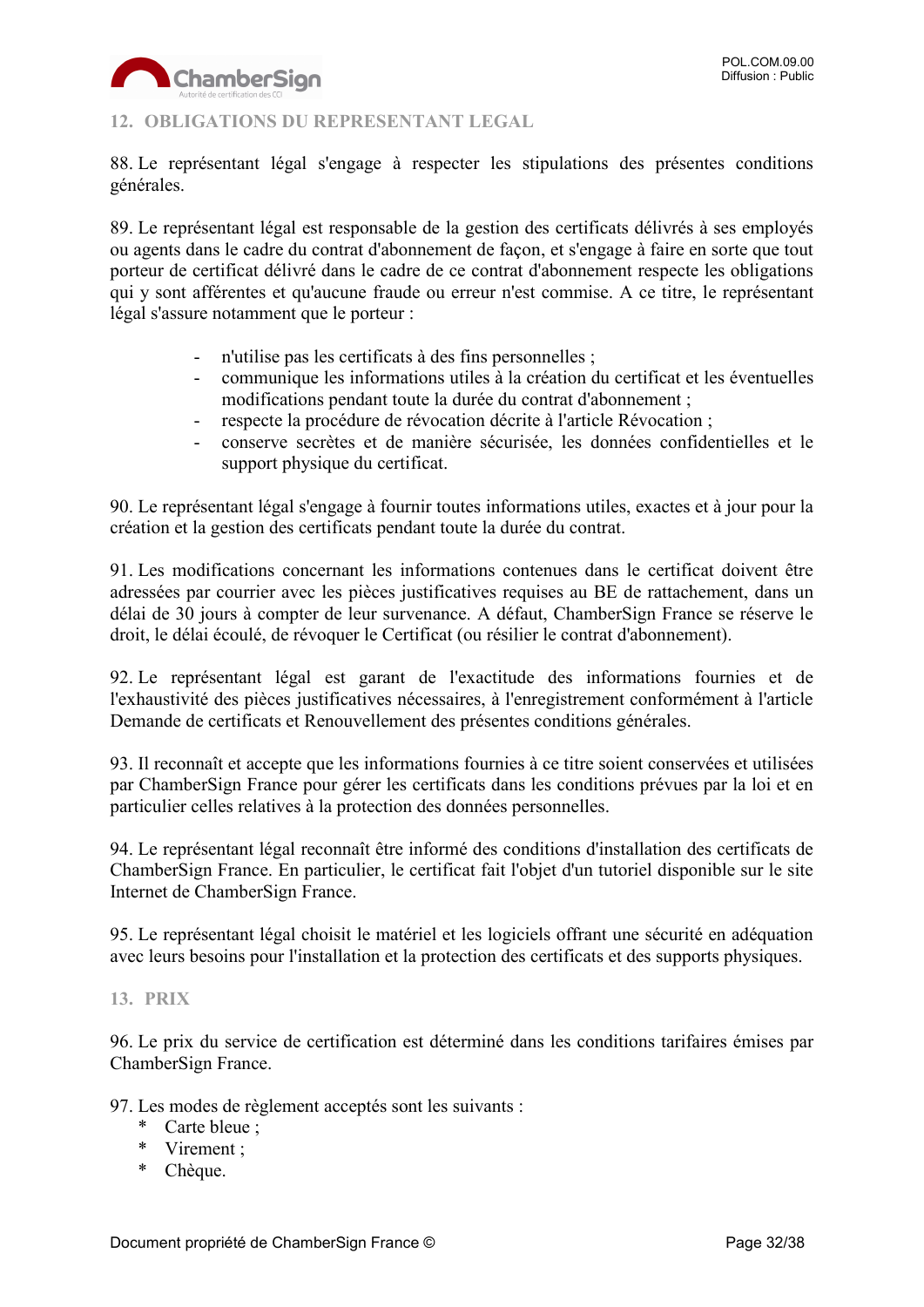

- 98. Aucun escompte n'est accordé en cas de règlement anticipé.
- 99. ChamberSign France se réserve le droit de refacturer au porteur les frais bancaires dans le cas où le chèque serait émis sans provision, ainsi que les frais engendrés en cas d'erreur de paiement de la part du porteur.
- 100.Le certificat est réglé à la date du face à face.
- 101.En cas de non règlement dans les délais, il sera dû conformément à la loi n° 2001-420, une indemnité calculée sur la base du taux appliqué par la banque centrale européenne à son opération de refinancement la plus récente majoré de 10 points de pourcentage.
- 102.Ces pénalités seront applicables dès le jour suivant la date prévue au règlement de la facture et seront exigibles sans qu'aucun rappel ne soit nécessaire.
- 103.En cas de non règlement, ChamberSign France se réserve le droit de révoquer le certificat sans ouvrir droit à dommages et intérêts ni remplacements.

#### <span id="page-32-0"></span>**14. GARANTIES ET LIMITES DE GARANTIES**

- 104.ChamberSign France garantit et maintient la cohérence de sa DPC avec sa PC.
- 105.ChamberSign France s'engage à protéger et garantir l'intégrité et la confidentialité des clés secrètes et/ou privées.
- 106.ChamberSign France garantit la sécurité des clés qu'elle remet.
- <span id="page-32-1"></span>**15. RESPONSABILITE**
- 107.ChamberSign France est responsable de la conformité de sa politique de certification, avec les exigences émises par la PC-Type.
- 108.ChamberSign France assume toute conséquence dommageable résultant du non-respect de sa PC par elle-même ou l'une de ses composantes.
- 109.De plus, ChamberSign France reconnaît engager sa responsabilité en cas de faute ou de négligence, d'elle-même ou de l'une de ses composantes, quelle qu'en soit la nature et la gravité, qui aurait pour conséquence la lecture, l'altération ou le détournement des données personnelles des porteurs à des fins frauduleuses, que ces données soient contenues ou en transit dans les applications de gestion des certificats de ChamberSign France.
- 110.Elle est responsable du maintien du niveau de sécurité de l'infrastructure technique sur laquelle elle s'appuie pour fournir ses services.
- 111.Toute modification ayant un impact sur le niveau de sécurité fourni doit être approuvée par les instances de haut niveau de l'AC.
- 112.Seules les informations pertinentes de la PC mise en place par l'AC figurent dans les conditions générales d'utilisation.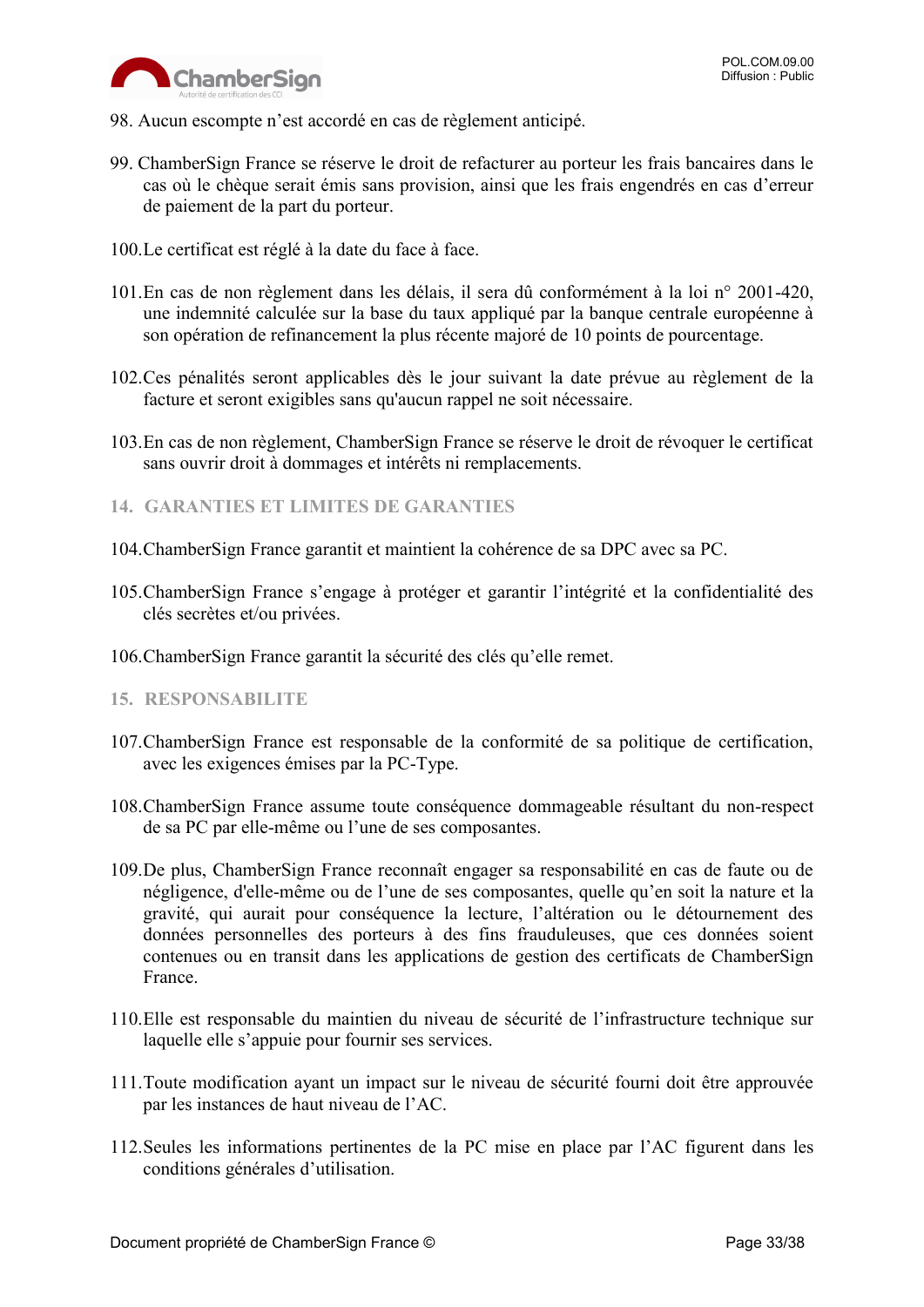

- 113.ChamberSign France ne saurait être tenue responsable du préjudice causé par un usage du certificat dépassant les limites de l'usage autorisé.
- 114.La responsabilité de ChamberSign France ne saurait être engagée en cas d'informations inexactes dues à de fausses déclarations, à de faux documents ou à l'absence d'information des modifications survenues dans la situation du porteur, du représentant légal, ou du mandataire de certification lors de la création ou en cours de validité du certificat, que la fausse déclaration, le faux document ou l'omission soit intentionnel ou pas.
- 115.Sans préjudice de l'article Assurance, ChamberSign France ne sera en aucun cas tenue responsable des dommages indirects tels que, par exemple, tout préjudice financier ou commercial, perte de bénéfice ou d'exploitation, trouvant leur origine ou étant la conséquence de l'abonnement ou inhérents à l'utilisation des certificats émis par ChamberSign France.
- 116.Elle n'assume aucun engagement ni responsabilité quant à l'utilisation d'un certificat par le porteur, le mandataire de certification, le représentant légal ou l'utilisateur du certificat non conforme aux dispositions des présentes Conditions Générales, notamment pour ce qui concerne les procédures de contrôle de validité du certificat lors d'une transaction.
- 117.Par ailleurs, ChamberSign France ne saurait être responsable des phénomènes liés à l'usure normale des médias informatiques, et notamment de la détérioration des informations portées sur lesdits médias due à l'influence des champs magnétiques.
- 118.ChamberSign France ne saurait être tenue pour responsable des dommages liés notamment à une interruption ou un dysfonctionnement des services et applications de l'utilisateur de certificats.
- 119.Si le représentant légal a fait l'acquisition d'un ou plusieurs supports physiques, ChamberSign France n'est responsable que de leur délivrance physique.
- 120.En cas de dysfonctionnement du support physique ou de son logiciel pilote associé, CSF en assure le remplacement.
- 121.ChamberSign France ne saurait être responsable de l'usage de la clé privée du porteur, qui en a la responsabilité personnelle. Tout dommage lié à la compromission de la clé privée est à la charge du représentant légal.
- 122.ChamberSign France ne saurait voir sa responsabilité engagée du fait d'une utilisation illicite du certificat dès lors que le représentant légal, le mandataire de certification ou le porteur n'aura pas effectué une demande de révocation conformément aux présentes conditions générales.

#### <span id="page-33-0"></span>**16. ASSURANCE**

123.ChamberSign France a souscrit, pour l'ensemble des dommages corporels, matériels et immatériels résultant de son activité, auprès de Gras Savoye une assurance couvrant les conséquences de sa responsabilité civile professionnelle.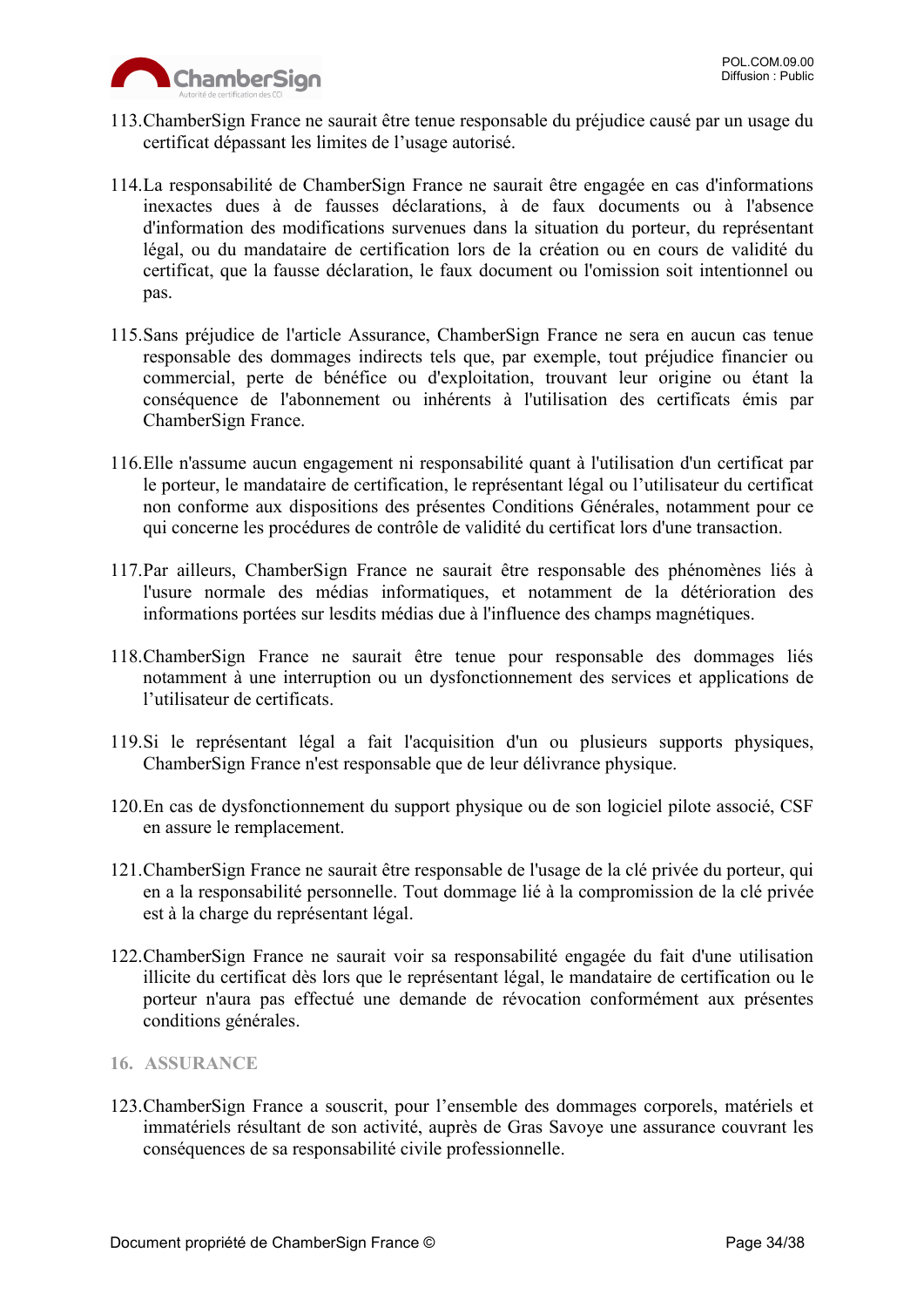

124.Aux termes du contrat d'assurance souscrit par ChamberSign France, le porteur pourra bénéficier du remplacement du Certificat perdu, ou volé.

#### <span id="page-34-0"></span>**17. CONFIDENTIALITE**

125.Dans le cadre des présentes, l'ensemble des informations est confidentiel et recouvre toutes informations ou toutes données communiquées par les parties par écrit ou oralement.

126.Les parties s'engagent à :

- traiter les informations confidentielles avec le même degré de protection qu'elles accordent à leurs propres informations confidentielles de même importance ;
- garder les informations confidentielles et qu'elles ne soient pas divulguées ni susceptibles de l'être directement ou indirectement à tout tiers ;
- éviter que les informations confidentielles ne soient ni copiées, ni reproduites, ni dupliquées, en partie ou en totalité, lorsque de telles copies, reproductions ou duplications ne sont pas directement liées à l'exécution des présentes.

#### <span id="page-34-1"></span>**18. PROPRIETE INTELLECTUELLE**

- 127.Les parties déclarent et garantissent avoir la libre disposition des marques, noms, dénominations, et autres signes distinctifs destinés à être utilisés dans le cadre des présentes.
- <span id="page-34-2"></span>**19. DONNEES A CARACTERE PERSONNEL**
- 128.Les données à caractère personnel recueillies par ChamberSign France pour les besoins de la délivrance et de la conservation des certificats peuvent l'être directement auprès de la personne concernée ou indirectement auprès du représentant légal ou du mandataire de certification et ne seront traitées que pour les fins en vue desquelles elles ont été recueillies.
- 129.ChamberSign France déclare et garantit que les données à caractère personnel collectées dans le cadre des présentes ainsi que les traitements dont elle est le responsable sont traitées conformément aux dispositions de la loi n°78-17 du 6 janvier 1978 relative à l'informatique, aux fichiers et aux libertés.
- 130.En particulier, ChamberSign France fait son affaire de l'observation vis-à-vis des personnes concernées par la collecte et le traitement de données à caractère personnel des informations prescrites à l'article 32 de la loi du 6 janvier 1978.
- 131.ChamberSign France assure la confidentialité et la sécurité des données collectées dans le cadre des présentes.
- 132.Toutefois, ces données pourront être transmises à l'opérateur technique de ChamberSign France, qui respecte la même politique de confidentialité que ChamberSign France.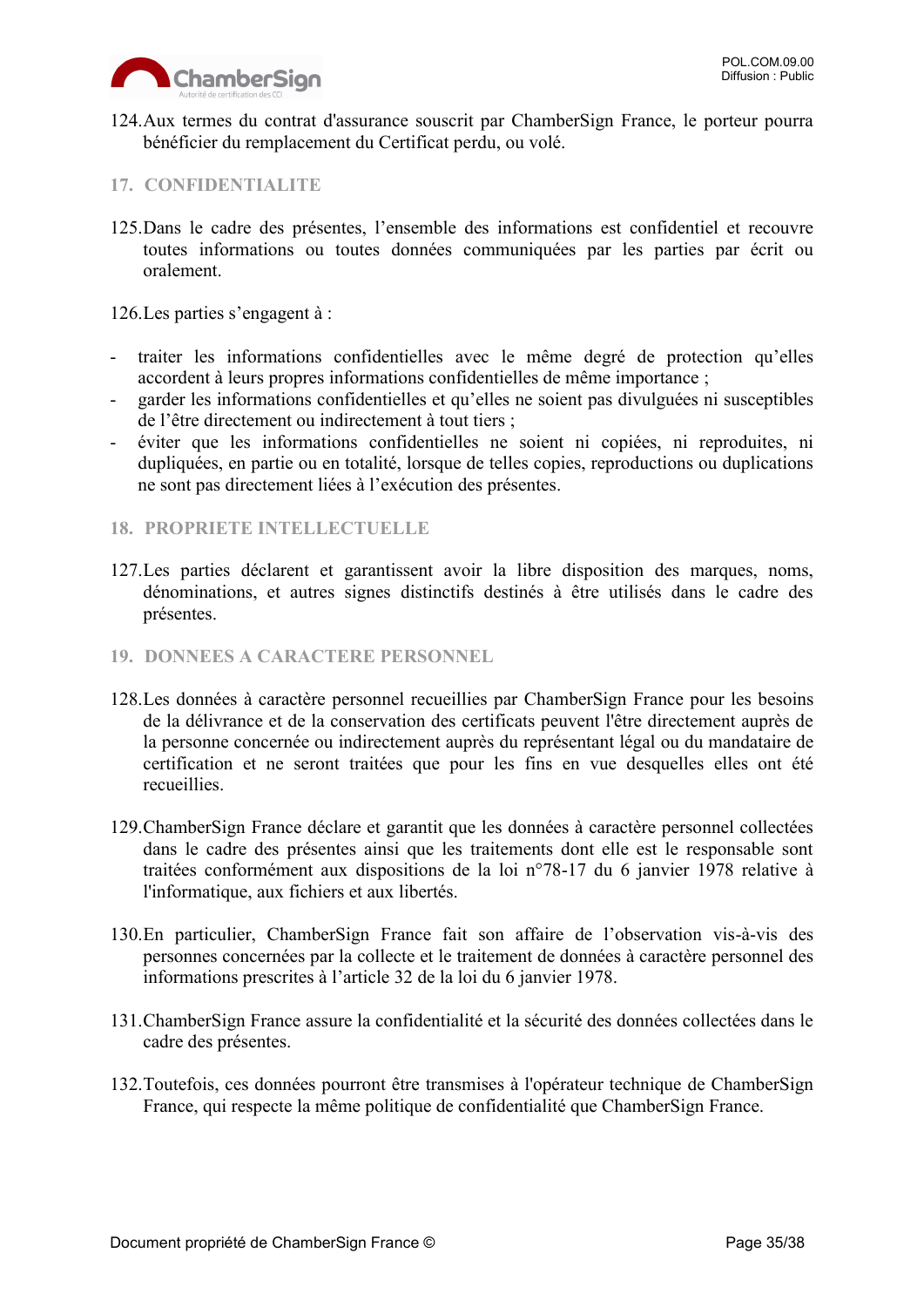

- 133.Le représentant légal, le mandataire de certification et le porteur peuvent écrire à ChamberSign France, à l'adresse suivante : ChamberSign France - 46 avenue de la Grande Armée - 75 017 Paris, pour exercer leurs droits d'accès, d'interrogation, d'opposition pour motif légitime, et de rectification à l'égard des informations les concernant et faisant l'objet d'un traitement par ChamberSign France, dans les conditions prévues par la loi du 6 janvier 1978.
- 134.Le représentant légal, le mandataire de certification et le porteur disposent de la faculté de s'opposer, sans frais et sans motif, à ce que les données le concernant soient utilisées à des fins de prospection, notamment commerciale.
- <span id="page-35-0"></span>**20. RESILIATION DE L'ABONNEMENT**
- 135.Le représentant légal, le mandataire de certification ou le porteur pourra résilier l'abonnement à tout moment et sans cause.
- 136.Dans ce cas, il ne peut prétendre au remboursement des sommes déjà versées au titre de l'abonnement au service de certification de ChamberSign France.
- 137.De son côté, ChamberSign France pourra résilier l'abonnement de façon anticipée si le représentant légal, le mandataire de certification ou le porteur ne respecte pas les obligations contractuelles mises à sa charge, après une mise en demeure par courrier recommandé avec accusé de réception, restée infructueuse pendant 30 jours.

138.L'abonnement est résilié de plein droit :

- en cas d'expiration de l'ensemble des certificats n'ayant pas donné lieu à renouvellement ;
- en cas de révocation des certificats ;
- en cas de non paiement du prix de l'abonnement.

Si après révocation, ChamberSign France reçoit de la même personne, une nouvelle demande de certificat, un nouveau dossier sera constitué et les Conditions Générales d'Utilisation seront alors à nouveau à signer.

- 139.En cas de résiliation intervenant avant la fin de la durée de validité attachée au certificat, pour un motif non imputable à ChamberSign France, le prix versé par le représentant légal ou par le porteur restera acquis à ChamberSign France.
- <span id="page-35-1"></span>**21. BONNE FOI**
- 140.Les parties conviennent d'exécuter leurs obligations avec une parfaite bonne foi.

#### <span id="page-35-2"></span>**22. CONSERVATION**

- 141.ChamberSign France conservera les documents relatifs à la preuve du contrôle d'identification des porteurs pendant les délais prévus dans la politique de certification.
- 142. Les journaux d'évènement sont conservés sur site pendant une durée de 30 jours.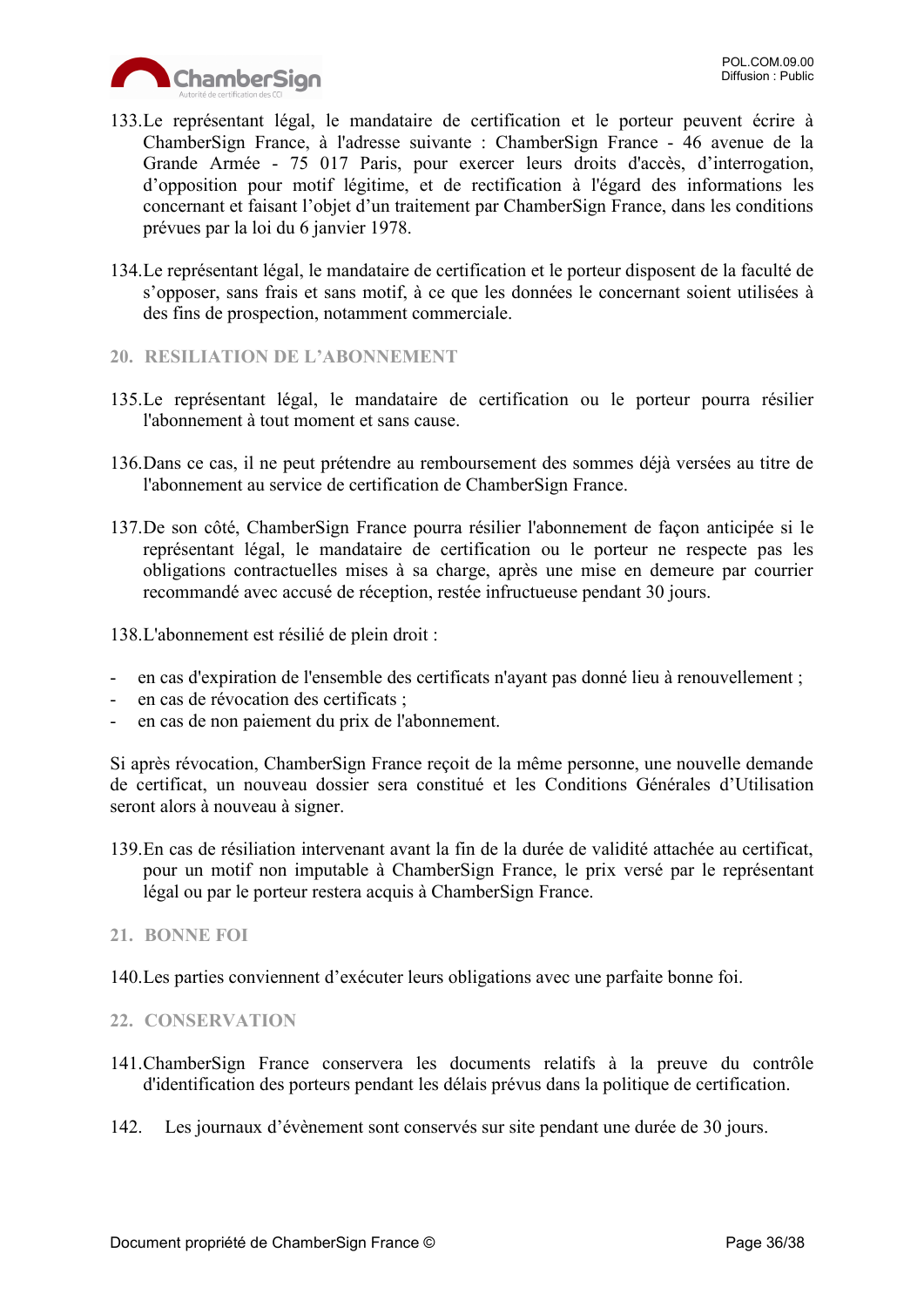

143. Après leur génération, ils sont archivés dans un bref délai et au plus tard sous le délai d'un jour et pendant cinq ans.

144.Les dossiers d'enregistrement sont archivés pendant une durée de 5 ans.

- 145.Les certificats de ChamberSign France et des porteurs, ainsi que les LCR émis par ChamberSign France sont archivés pendant une durée de 5 ans.
- 146.Les dossiers de demande de certificat acceptés sont archivés pendant une durée nécessaire aux besoins de fourniture de la preuve de la certification dans des procédures légales, conformément à la loi applicable.

#### <span id="page-36-0"></span>**23. NULLITE**

147.Si une ou plusieurs clauses des présentes conditions générales sont tenues pour non valables ou déclarées comme telles par une loi, un règlement ou par suite d'une décision définitive d'une juridiction compétente, les autres clauses conserveront leur pleine validité sauf en cas de caractère indissociable avec la stipulation litigieuse.

#### <span id="page-36-1"></span>**24. INTEGRALITE**

- 148.Les parties reconnaissent que les conditions générales, le formulaire d'abonnement, la grille tarifaire et la politique de certification de ChamberSign France ainsi que tout document contractuel relatif à la délivrance et à la gestion des certificats constituent l'intégralité du contrat.
- 149.En cas de contradiction, les dispositions des présentes prévaudront sur tout autre document constituant l'ensemble contractuel précédemment défini.
- 150.Ces documents ne pourront être modifiés que par avenant écrit ou échanges de correspondances datées et signées des deux parties.
- <span id="page-36-2"></span>**25. LANGAGE – VERSION FAISANT FOI**
- 151 Les présentes conditions générales sont rédigées en langue française, toute traduction n'ayant qu'une vocation informative En cas de désaccord entre le texte original et toute version établie en une autre langue, l'original en français fera foi.
- <span id="page-36-3"></span>**26. REGLEMENT DES LITIGES – TRIBUNAL COMPETENT – LOI APPLICABLE**
- 152 En cas de difficulté pour l'interprétation et l'exécution des documents contractuels ou de l'un de leurs avenants, les parties décident de soumettre cette difficulté à une procédure amiable et/ou de recourir, si nécessaire, à une expertise.
- 153 A défaut, compétence expresse est attribuée à une juridiction judiciaire.
- 154 Les présentes conditions générales sont régies par la loi française.
- 155 Il en est ainsi pour les règles de fond et les règles de forme et ce, nonobstant les lieux d'exécution des obligations substantielles ou accessoires.